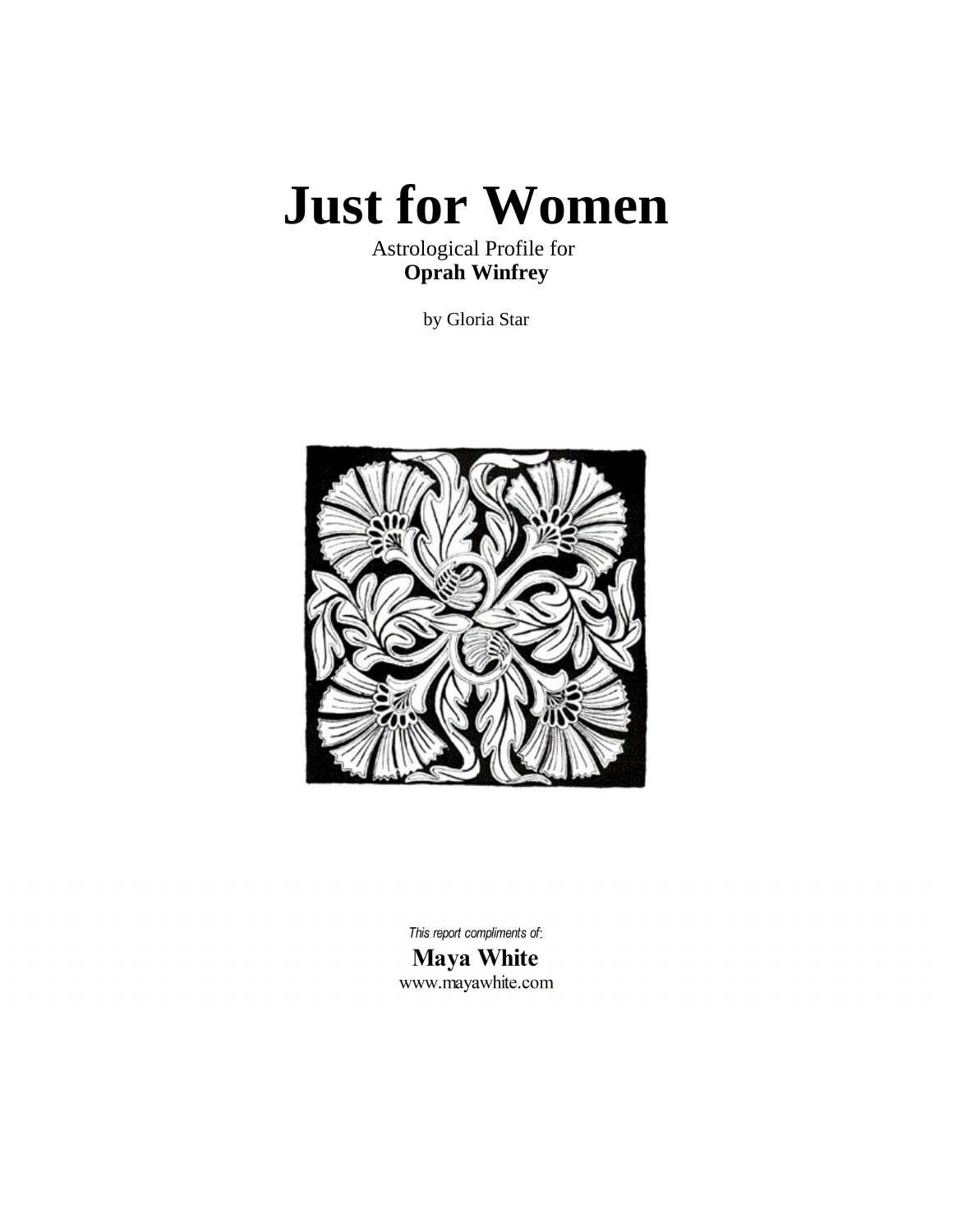# **Your Chart Data**

#### **Oprah Winfrey**

Jan 29, 1954 04:30:00 AM CST +06:00 Kosciusko,MS 089W35'15", 33N03'27"

| <b>Planet</b> | <b>Sign</b> | <b>Position</b>       | <b>House</b>     | <b>Element</b> | Mode     |
|---------------|-------------|-----------------------|------------------|----------------|----------|
| Sun           | Aquarius    | 09°Aq00'              | 02nd             | Air            | Fixed    |
| Moon          | Sagittarius | 04°Sg32'              | 11th             | Fire           | Mutable  |
| Mercury       | Aquarius    | 19°Aq09'              | 02nd             | Air            | Fixed    |
| Venus         | Aquarius    | 08°Aq51'              | 02nd             | Air            | Fixed    |
| <b>Mars</b>   | Scorpio     | 23°Sc35'              | 11th             | Water          | Fixed    |
| Jupiter       | Gemini      | $16^{\circ}$ Ge39' R  | 06th             | Air            | Mutable  |
| Saturn        | Scorpio     | $09^{\circ}$ Sc $03'$ | 10 <sub>th</sub> | Water          | Fixed    |
| <b>Uranus</b> | Cancer      | $20^{\circ}$ Ca19' R  | 07 <sub>th</sub> | Water          | Cardinal |
| Neptune       | Libra       | $26^{\circ}$ Li04' R  | 10 <sub>th</sub> | Air            | Cardinal |
| Pluto         | Leo         | $24^{\circ}$ Le09' R  | 08th             | Fire           | Fixed    |
| Midheaven     | Libra       | $17^{\circ}$ Li25'    | 10 <sub>th</sub> | Air            | Cardinal |
| Ascendant     | Sagittarius | 29°Sg41'              | 01st             | Fire           | Mutable  |

| <b>House</b>     | <b>Cusp Position</b>  | <b>Elemental Balance</b> | <b>Modal Balance</b> |
|------------------|-----------------------|--------------------------|----------------------|
| 01st             | 29°Sg41'              | 3 Fire                   | 3 Cardinal           |
| 02nd             | $05^{\circ}$ Aq04'    | 0 Earth                  | 6 Fixed              |
| 03rd             | $13^{\circ}$ Pi $19'$ | 6 Air                    | 3 Mutable            |
| 04th             | $17^\circ$ Ar25'      | 3 Water                  |                      |
| 05 <sub>th</sub> | $14^{\circ}$ Ta52'    |                          |                      |
| 06th             | $07^{\circ}$ Ge52'    |                          |                      |
| 07th             | $29^{\circ}$ Ge41'    |                          |                      |
| 08 <sub>th</sub> | $05^{\circ}$ Le $04'$ |                          |                      |
| 09 <sub>th</sub> | 13°Vi19'              |                          |                      |
| 10th             | $17^{\circ}$ Li $25'$ |                          |                      |
| 11th             | $14^{\circ}$ Sc52'    |                          |                      |
| 12th             | 07°Sg52'              |                          |                      |

*Interpretation text copyright 1997 by Gloria Star Program Copyright 1985-2003 Matrix Software, Inc.*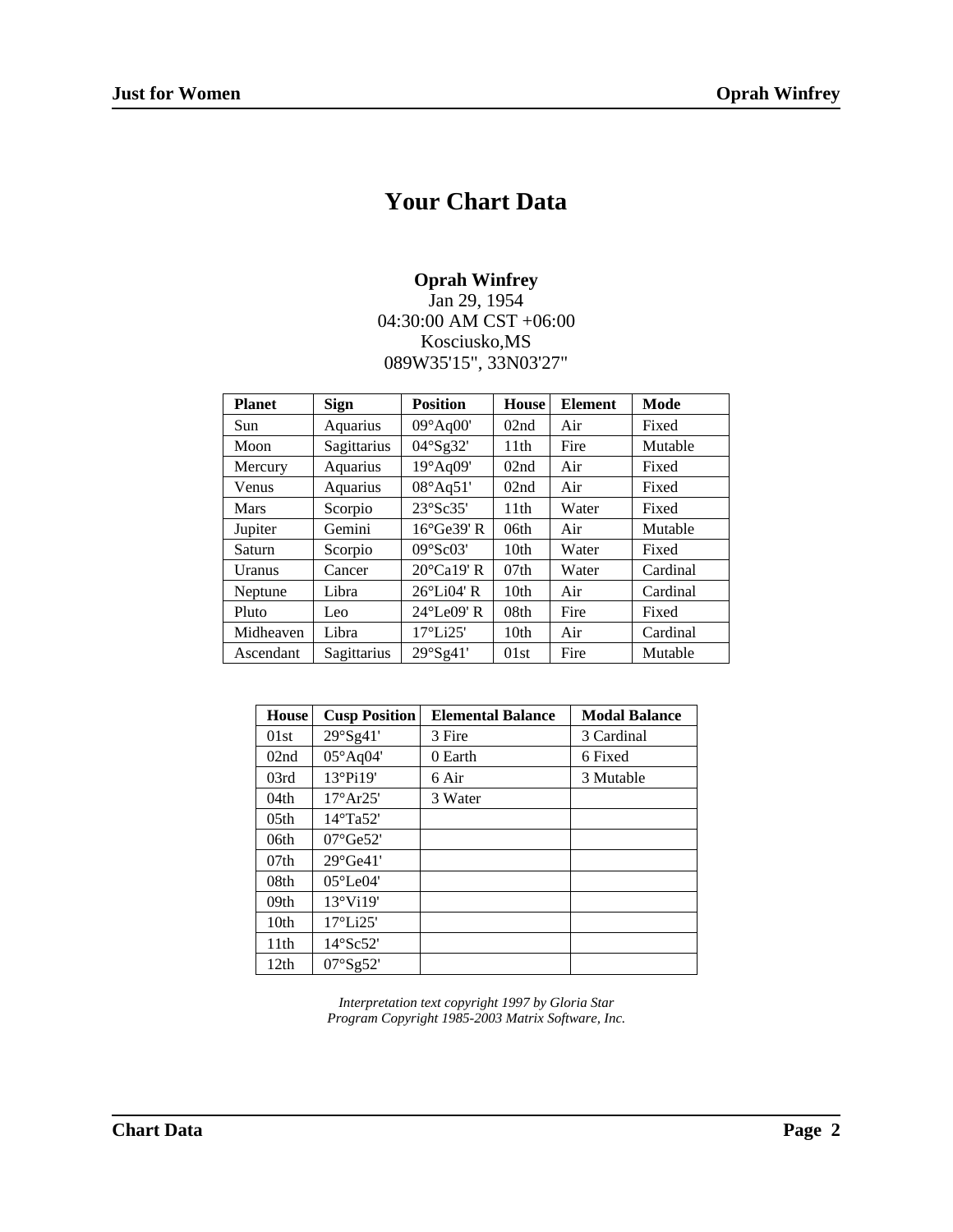#### **Just for Women**

An Astrological Portrait

Prepared for Oprah Winfrey

 Your astrological chart provides an amazing guidepost to the most important aspect of your life: an understanding of yourself. As a woman today, you face the challenge of discovering yourself within the context of many life experiences. You wear a variety of faces and play many roles, experiences which can both enhance and complicate your feeling of satisfaction with yourself and your life. Your astrological chart provides indicators which help to define who you are, strengthening an understanding of your needs on every level. Each chart is different in its make-up, and the myriad combinations of influences help to underscore the importance of each person as an individual. One thing you must remember when working with astrology: it is through your free will that you make choices. Your chart does not "make" you do anything!

 We are finally acknowledging and realizing within today's world, that men and women experience life differently. The workings of your psyche, symbolized by your astrological chart, are likely to be experienced quite differently through your filter as a woman than they would be if you were born male. This report is designed for you, a woman in a world of change, a woman seeking to become whole.

 Your natal, or birth, chart is made up of several factors. Drawn upon a circular wheel, your natal chart shows the positions of the planets relative to your place, date and time of birth. Everything is indicated symbolically, with each symbol having specific meanings. The planets, Sun and Moon are placed around the circle, and each is placed within a particular degree of a sign of the zodiac. The planets, Sun and Moon are energy bodies, and the astrological signs indicate how these energies work. Just as you are a complex of feelings, needs, drives and desires - your natal chart maps these qualities. You will also notice that the planetary symbols fall within particular segments of the circle. These segments, called "Houses", indicate the specific environments and relationships which are part of your life. You may find, upon reading your report, that there are a few contradictions. For example, one factor may indicate independence, while another shows strong dependency. It is not unusual to experience contradictions within yourself, and that is just what your chart illustrates about you! But when you reflect upon these qualities within the context in which they are explained, you may discover some self-illuminating facts about yourself. Self-understanding has a marvelous way of emphasizing your personal power!

# **An Overall Glimpse at Your Astrological Chart**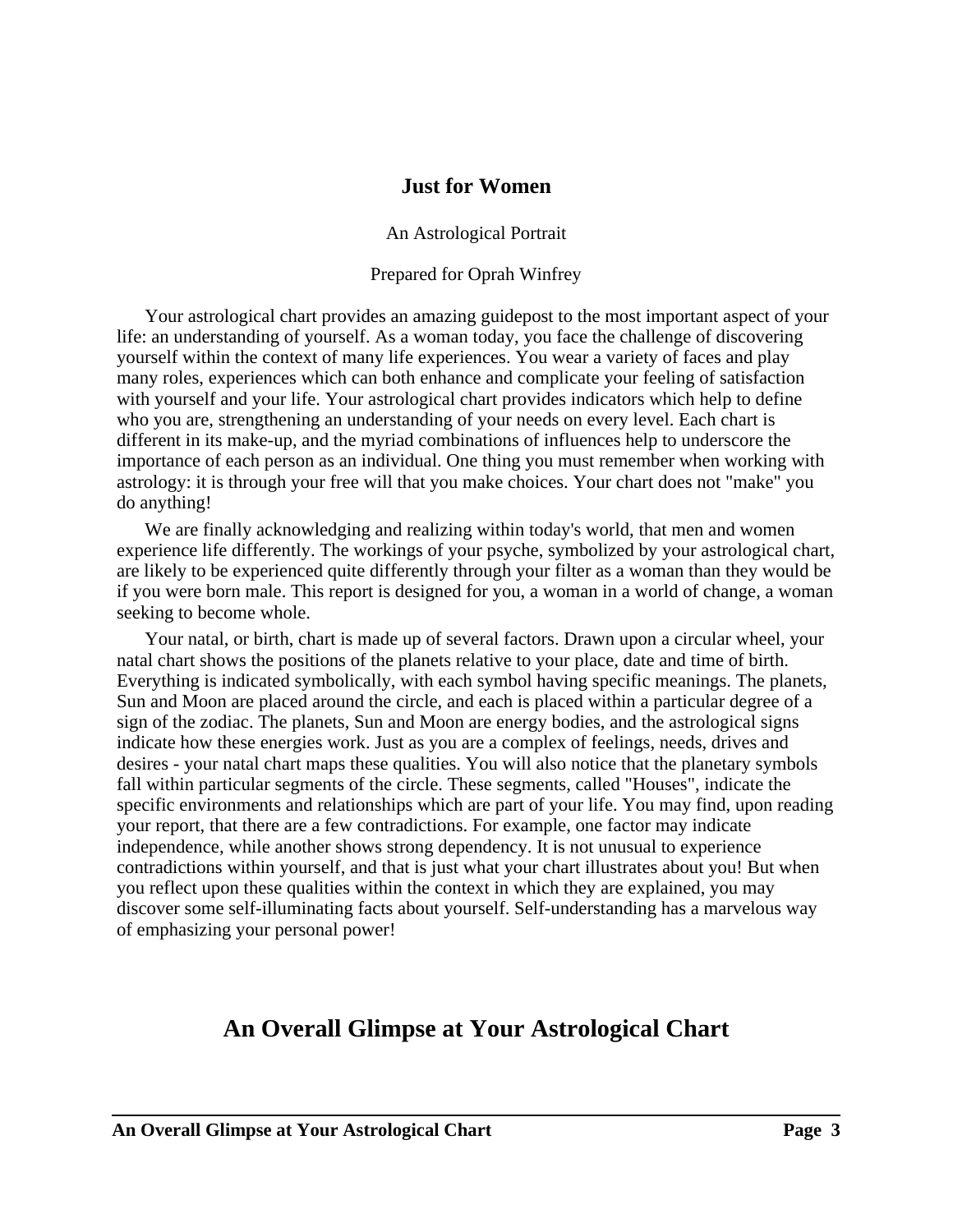The astrological signs are defined by one of four elements: fire, earth, air or water. The fire and air elements have a yang (masculine polarity) quality, and tend to be more outgoing and assertive in their nature, whereas the earth and water elements have a yin (feminine polarity) quality, and are more receptive by nature. The elemental balance in your chart is determined by the amount of energy within each elemental sign. The factors added together to find this balance of energy include the Sun, Moon, planets and the angles of the Ascendant and Midheaven.

 Your chart shows a strong predominance of air energy, indicating that you function very easily on the mental plane. Living in the world of ideas, you may also gain strength when you are connected to others - at least mentally. Your social calendar is important, not because it's frivolous, but because you need to make contact. Most comfortable with others who are intelligent or interesting, you may be a natural in public relations. It's easy for you to stay in your head, which can be wonderful if you're involved in a mental project or study. But if you're stuck worrying, you may find it difficult to break the habit. The elemental balance in your astrological chart indicates that earth is a weak factor, signifying that you may sometimes feel a need for greater stability. Practical matters may not always be a primary consideration when making major decisions. The problem with little earth is usually related to not being in touch with the physical plane, which can cause you to lose your focus or to ignore physical reality. During the times in your life when you feel out of touch or uncertain, get back to nature. Take a walk in the park or woods, garden, hug a tree, work with clay, or get a massage to remind yourself that you are part physical, too!

 Another aspect of your basic nature is determined by the balance of the modes in your chart. The modes are also defined by sign, which are grouped together as either cardinal, fixed or mutable. You have fixed energy strongest, which helps to account for your ability to stay with a project, relationship or idea until you are satisfied or until your responsibility is fulfilled. The downfall of this strength is not knowing when to let go, and you can be quite stubborn when facing the possibility of change or challenge.

When you view the whole picture of your chart, you'll see that there is an emphasis of planets on the left side of your chart. This hemisphere strength indicates that you are driven by a need for independence and autonomy, and that you feel most validated when you feel that you're living life on your own terms. You may find it difficult to allow others to support or help you, even when you want them to lend a hand, and can certainly have trouble asking for assistance (especially if you feel it diminishes your sense of self to do so!). Relationships can be difficult for you unless you are in a situation which allows equanimity and equality, but be careful of your tendency to want to take the lead all of the time. True equality means that both partners are powerful.

 You may also be concerned with the areas in your chart which appear to be empty. Never fear, these houses are not really vacant! You are just not placing as much emphasis in these relationships or environments, or you may be satisfying these needs through other dimensions of your life.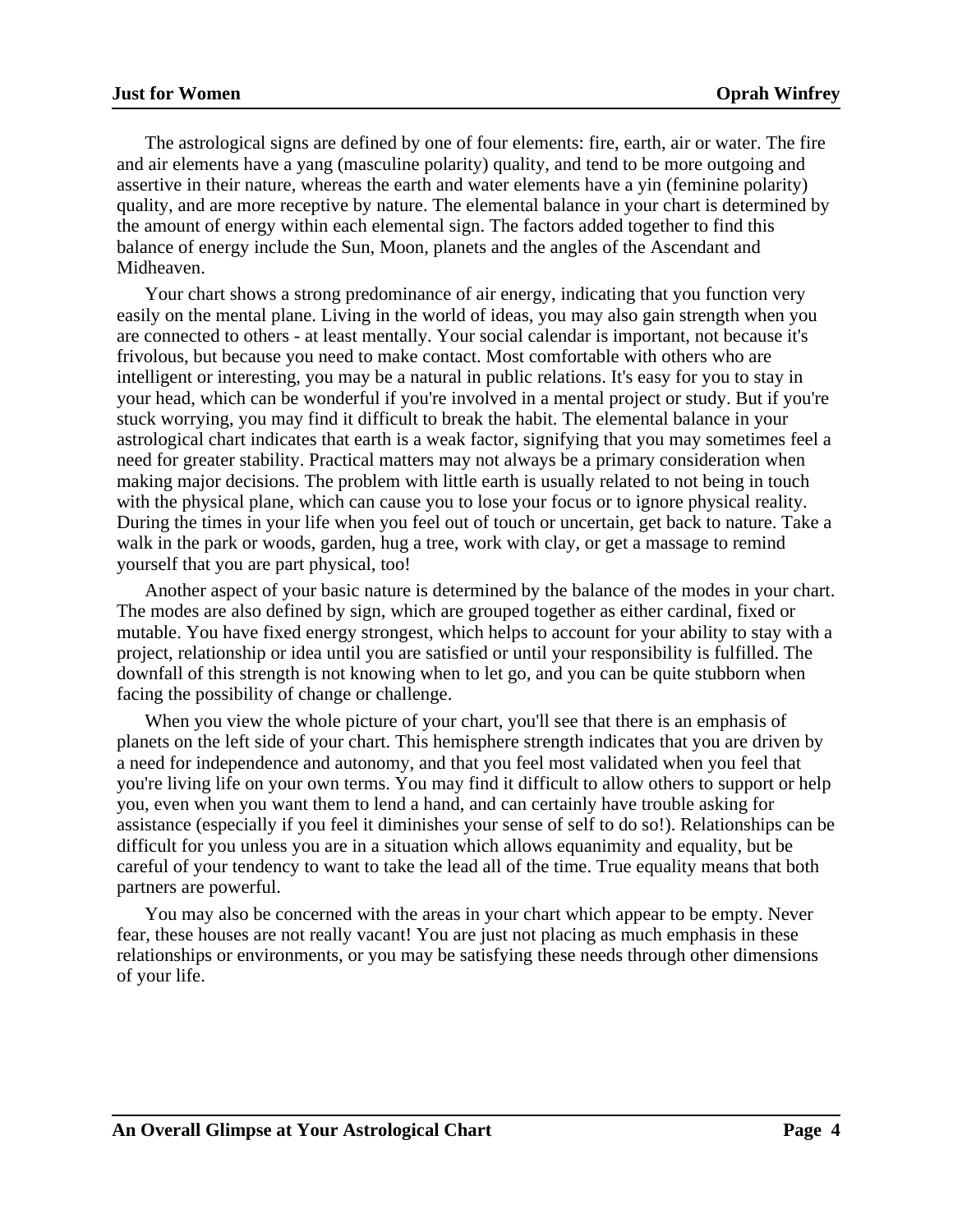# **Projection of Your Real Self**

 Sometimes showing the world who you really are is not easy, and sometimes the world may not respond as you had hoped! It's helpful to take a look at the differences and similarities between the attitudes, impressions and images you project and the person who resides at the core of your being.

 With your Sun in Aquarius you are a woman whose spirit forges into the realm of the unusual. As an individual you are unique, and you may pride yourself on the things that make you different from everyone else. But you also have a strong desire to connect to those who are like minded, and may count your friends as your most significant blessings. Since your Sun speaks of "who you think you are," you need to realize that your powerful mind, which can be strongly focused, is your link to your future, and that you are the creator of that future.

 Your Ascendant is the face you present to the world, and shows how others see you. Your Ascendant, or rising sign, is Sagittarius. You're likely to project the image of an adventurer, and may be most comfortable when you're dressed for play or sports. But you can also have an air of classical elegance or wealth about you. Your manner can be quite direct, and others may sometimes see you as loud, boisterous or messy if you've gotten out of control! You prefer to show an attitude of optimism, and may be known for your sense of humor. Others may never know when you're feeling low.

 Jupiter, the planetary energy associated with your rising sign, is in Gemini in your chart. With your wide-ranging philosophical ideas, you may project a definite cosmopolitan air. You're likely to attract intellectual types.

 With your Sun in a semi-square aspect to your Ascendant, your desire to be noticed drives you toward your goals. You may feel somewhat frustrated because it's difficult to know when to move with will and power and when to pull back. Learning to gauge the reactions of others will help you determine the best ways to assert yourself. If you're feeling alienated, retrace your actions and recall their impact. Then you can get moving again with greater confidence.

 Mercury is in semi-square aspect to your Ascendant, indicating that you may not display full confidence or trust in your own intellectual abilities. One of the best ways to deal with this dilemma is to develop your communication skills more fully and effectively. You may even find it helpful to take a few risks by entering into conversations with people you may not know very well. Challenge your mind by reading or studying material which is outside your everyday interests in order to expand your thinking. But most of all, make an effort to listen carefully or think through things before you automatically react to them.

 With Neptune in sextile aspect to your Ascendant you may have a very powerful mystical quality, and most people will find you quite charming. Your sensitivity toward others may be marked, and you may be quite adept in your perceptive abilities. This is an excellent energy connection if you are involved in the arts in any way. In fact you may be especially well suited to the performing arts. You can be mesmerizing, and may be quite capable of changing your image to suit a variety of circumstances.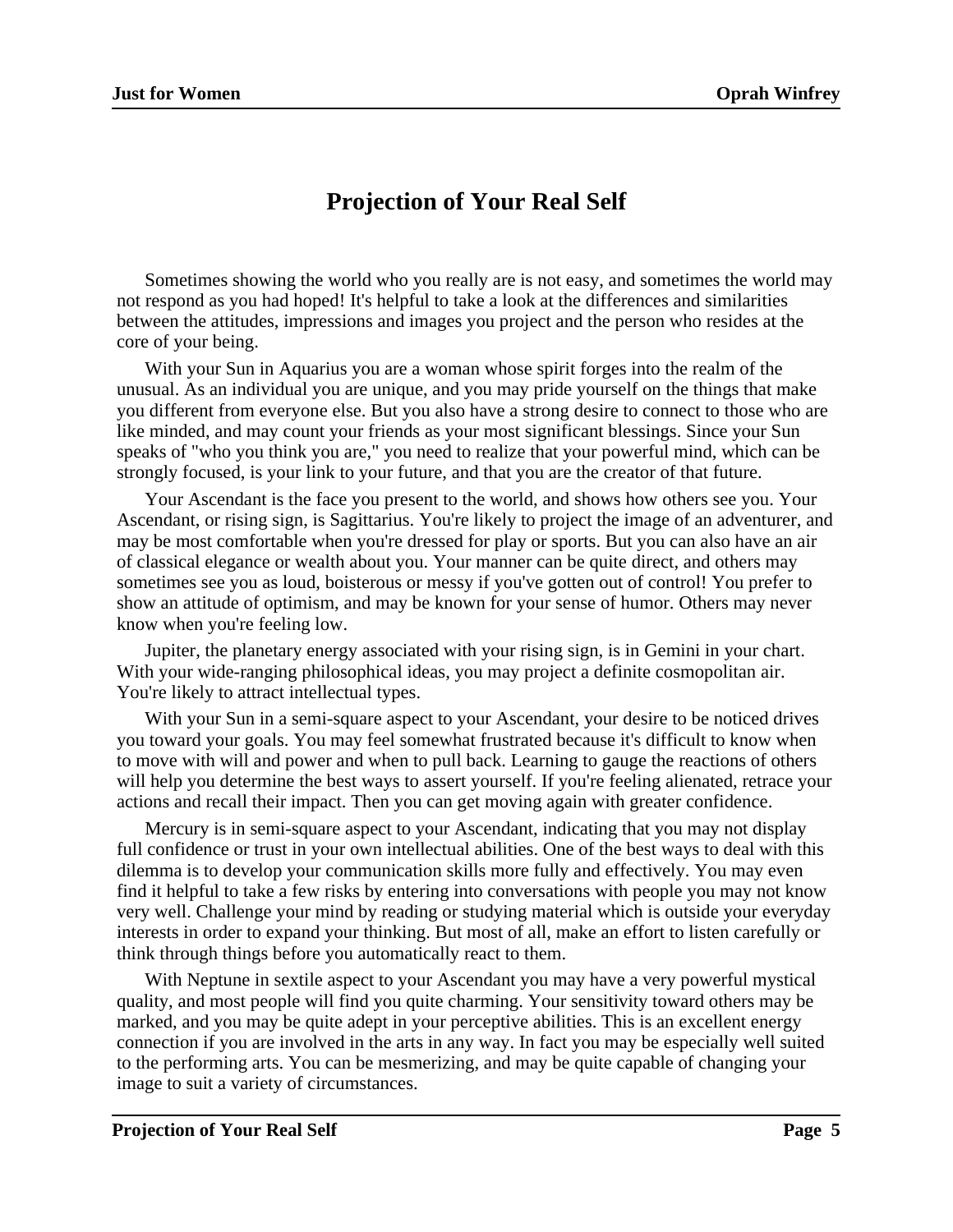Pluto's trine aspect to your Ascendant adds an aura of intrigue to your self-projection. Your self-assurance can be the result of your easy connection to your inner self and also arises from your ability to read between the lines and see what's actually happening. This energy connection can be further developed through your study of psychology and human behavior, although you may be quite a natural at understanding human nature in the first place. You may also have a dogged persistence when you're on the trail of pursuit - whether you're pursuing a relationship, and idea or a goal.

 There are many different facets of the Moon in your chart. But when it comes to your identity, your Moon speaks volumes about who you are at the deepest level: the soul of your being. Your Sagittarius Moon shines through as a quality of wisdom, adventure and spirituality. Despite all the outside distractions, your real self is striving to achieve a true sense of truth, honesty and integrity. Deep within yourself you are the Wise Woman and will open most gracefully to those individuals and circumstances which allow you to express and develop this part of yourself. To do this you need one thing above all else: true freedom. It's easier said than done!

#### **Understanding Your Inner Feminine Self**

 Although the temptation is to think that just because you are a woman you are in touch with your inner feminine self, this is a much more complicated task than it appears to be! First of all, the model for the true power of femininity has been lost over recent history and is now becoming re-energized. Recovering this power is a personal task for each woman, and learning to use feminine power constructively on a collective level is another challenge for today's woman. This process is the cradle of self-healing, and provides the essence of your personal security.

 The primary energies associated with your inner feminine self are the Moon and Venus, but Neptune and Pluto are also significant in your experience and expression of this part of your psyche. The Moon is the energy which filters through your subconscious self, and tells the story of your connection to the part of you which provides nurturing, support, care and comfort. The person who projects the model for your Moon energy is your mother, and you see her through the lens of your own emotional matrix, signified by the Moon. As you mature, you learn to send this energy into the world, but to be truly effective, you must first own this energy and know how to use it to care for yourself!

 Through your Sagittarius Moon, you yearn to find your sense of home, comfort and inner peace through developing knowledge. You may hope to experience horizons which reach beyond what you knew as a child. Your mother may have inspired you to reach beyond your limitations, or you may have seen her as a teacher who seemed to have the answers for everything. Even as a young girl, your mind could reach into the possibility of what life was like in other parts of the world, as you are becoming a whole woman, an interest in other cultures may even stimulate your desire to travel to other lands or to learn different languages.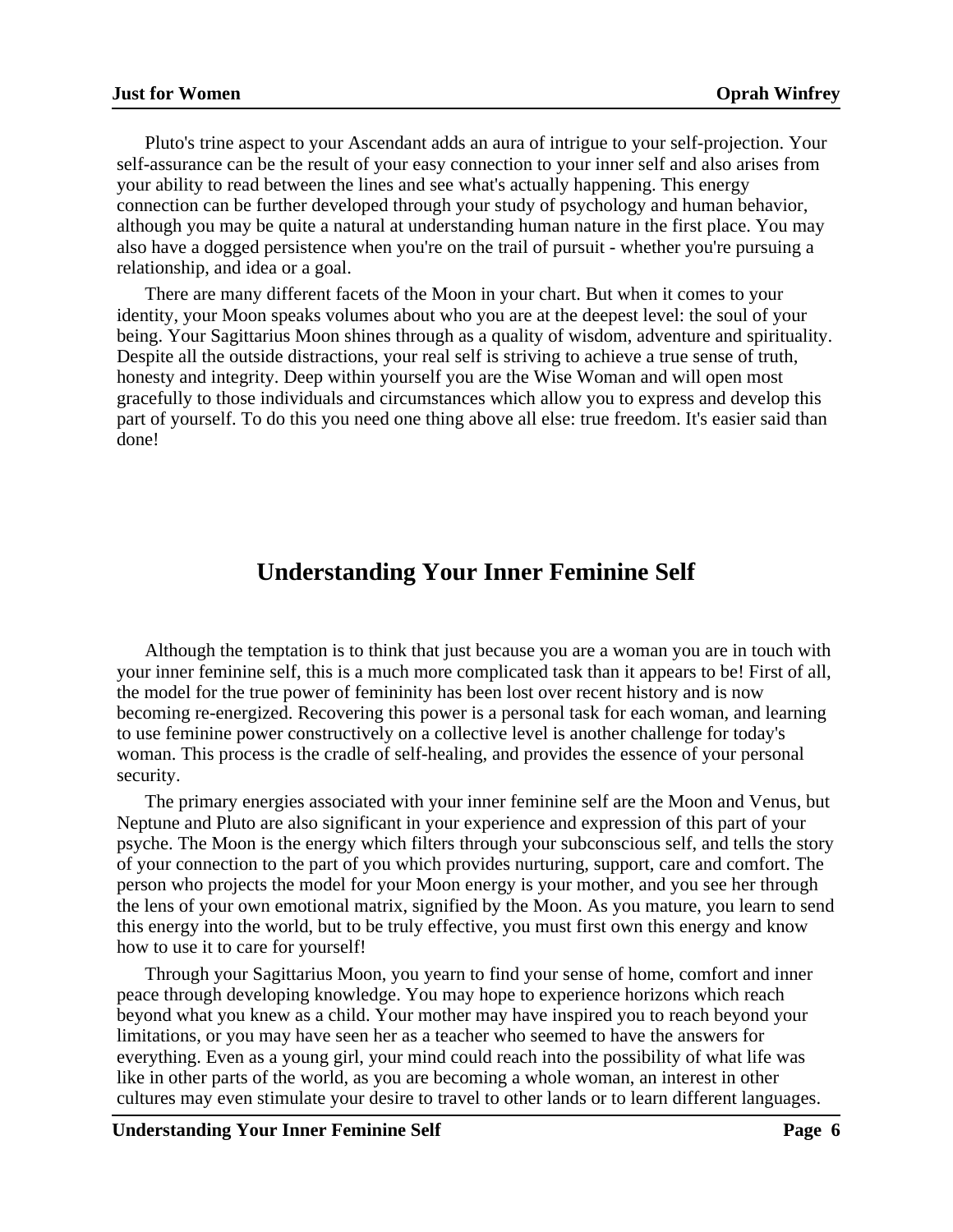The real thirst you feel is to know Truth. Your search for truth may be found through your dedication to building a strong spiritual foundation in your life. But you may also find that truth resides in accepting and embracing cultural diversity. You're most comfortable when you can be candid, and may surprise people with your brash and outgoing nature. Sometimes, you may feel that "femininity" is the last thing you possess, but your brand of feminine self is comfortable standing toe to toe with men in the world - so what if you have lace on your boots! Your moods are usually optimistic, since the future is a consideration for you in any situation. Isn't that what your Mom might have said?

 With your Moon in supportive sextile aspect to your Sun, you may enjoy a positive blending of the masculine and feminine elements of your psyche. As a result your ability to enjoy and relate comfortably to both men and women can function more easily. With your subconscious emotional nature in harmony with your willpower, you can also be much more confident about seeking out experiences and relationships which fulfill your needs. You're less likely to allow the needs and demands of others to overwhelm your sense of self.

 Your Moon is positively supported through a connection to Venus, strengthening your ability to express your feelings and needs, and stimulating an enhanced social sensibility. A genuine concern for the welfare of others is quite easy for you, and your protective, caring nature leaves a lovely impression. Shows of affection are part of your identity, and your friends and family are likely to look forward to your smile and hugs. Your beauty shines through in your words, actions and attitudes, and you may demonstrate true grace under pressure when you're faced with challenges. In relationships, your openness stimulates intimacy, and you trust your feelings to help guide you.

 Your Moon is in the Last Quarter Moon Phase of the Lunation Cycle, symbolizing an element of conflict which is at the core of your personal growth and understanding. This cycle has often been described as a crisis in consciousness, since you may feel that you are turning away from the old and moving toward a new level of inspiration and understanding. The archetypal quality associated with this moon phase is that of the Warrior, stimulating a passion for existence which allows you to develop clarity, liberation and self-confidence. Through "The Warrior Woman," you learn about fervent sensuality, courage and sexual freedom. Your experience of this ideological conflict may arise through your need to break away from false ideals and to reorient yourself to a new way of being, thinking and living.

 What you learned from your mother and her generation about being a woman may not fit with what you are experiencing, although some aspects of your experience from her may ring true. The tricky part is finding your own way without totally destroying the path you've been taught. You are a revolutionary, and although revolutions can be radical and extreme in their outcome, they do not have to be entirely bloody! It is as though you have a fragile egg which needs to be moved to a different nest. First, you must create the new nest, then you must make the journey without breaking the egg, then you must settle in for a time. After that, it's up to the egg.

 Through the energy of Venus you express your feminine wiles, and also locate the part of yourself that needs to be emotionally expressive. Your sense of inner beauty and feelings of personal worth are also functions of Venus. Venusian energy is part of your connection to other women, and the placement of Venus in your chart can tell you a lot about your openness and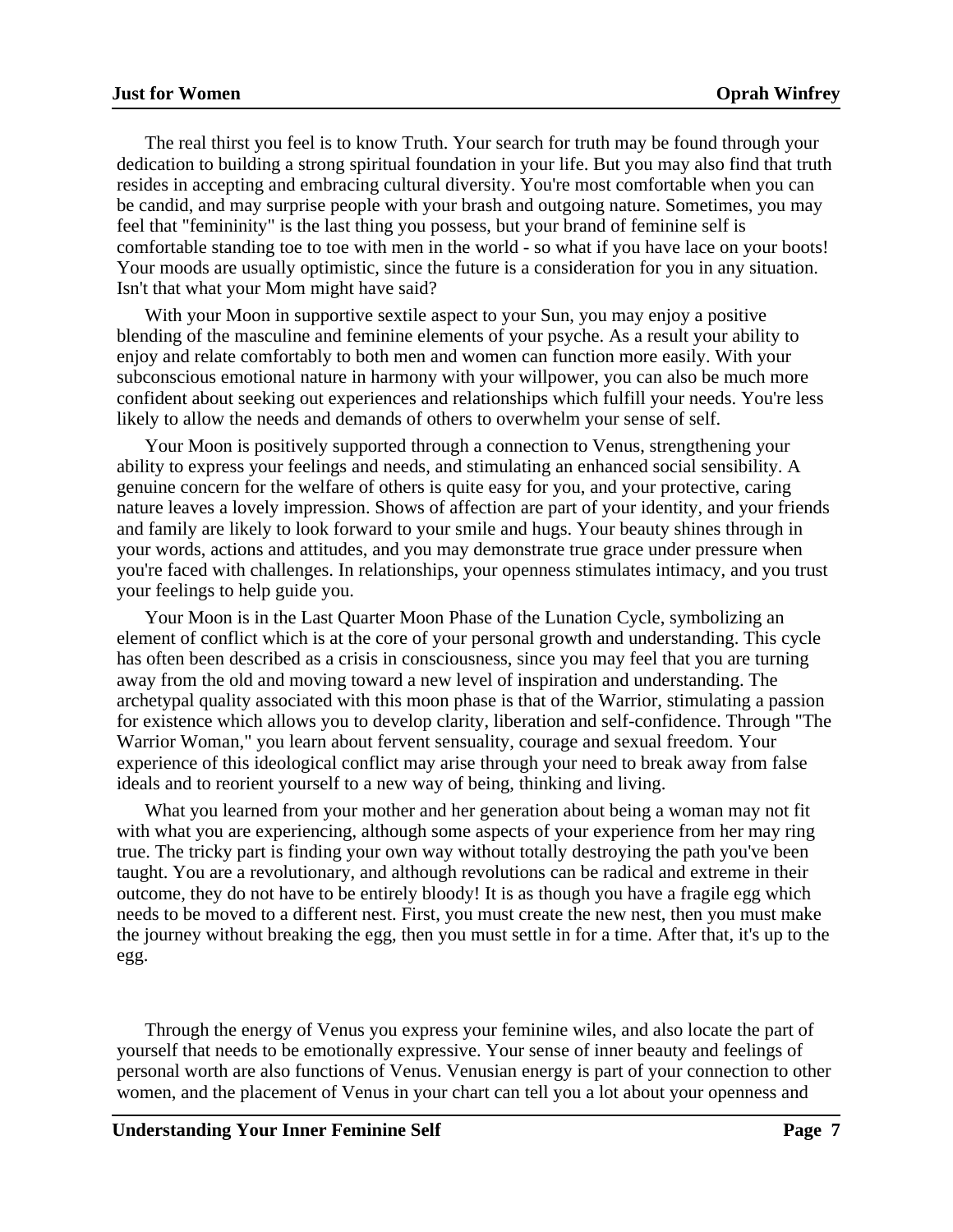acceptance of your own femininity. Although your Moon may indicate your basic emotional nature, the manner by which you express your feelings is frequently through Venusian energy.

 Through the energy of Venus in Aquarius you harbor a sense of unconditional love, and need love relationships which allow you to feel free, open and expressive. Your capacity for friendship is immense, although you may have only a few special friends who share your intimate thoughts and secrets. Yet everyone who meets you may feel that they have found a friend, and you are likely to be sincere in your desire to acknowledge the humanity in everyone. Although your feminine nature is quite strong, in some respects, you may feel almost androgynous, since you may be able to relate to men and women with a clear understanding and connection. You may have quite a broad appeal, and if your career places you in the public eye, men and women alike may respect and admire you. Your sense of personal style is likely to be quite unique, and you may look great in clothing which is trend-setting or unusual. You may even create some of your own styles, or have someone create them for you alone. Translucent colors like violet, turquoise and purple stimulate your energy.

 In relationships you may find it difficult to focus on just one person until you know for sure you've found someone who understands and accepts your uniqueness and individuality. The man who is looking for the "regular" wife has not found his answer in you! You are most likely to exchange vows you've written yourself than to feel at home with the old standby of "love, honor and obey", and certainly would leave out the obey part. You may also prefer to avoid marriage altogether unless it serves a reasonable purpose and is addressed on your own terms.

 The conjunction of your Sun and Venus represents a very powerful expression of your feminine creativity. You can radiate love. Your sense of personal value and self esteem is enhanced through this blending of energies, and you can be especially effective in developing your natural beauty. This aspect adds charm, grace and magnetic attraction to your list of personal attributes.

 You love the most elegant, beautiful and finest things life has to offer. Your self-assured and cheerful attitude is very attractive and works like magic when you're in a pinch. Somehow you can always pull out of a tight situation, a result of the power generated by your deep sense that you truly deserve to have your needs fulfilled. With Venus in trine aspect to Jupiter you are the eternal optimist and may have an excellent vision of what the future can bring. Others may be drawn to you for this reason, especially when they are at a lack for ideas of options. Social gatherings may be your forte, since you definitely know how to entertain in a grand manner. But you're the woman who can accomplish the same results in a business setting, too. With classy appearance and intelligent grace, you're the woman everybody notices and enjoys.

 With Venus in square aspect to Saturn you may close away your feminine vitality and can block your power of attraction. Your mistrust of your own worthiness is related to a feeling of frustration which comes from being a woman. In fact, you may even resent being a woman some of the time, or may mistrust other women. You may feel you've been shortchanged, or that you are not getting what you deserve. But you may also project an attitude of critical restraint which stands in the way of your ability to express your own worth and beauty. Sometimes, this aspect indicates that you resent being valued for your beauty, or fear that if your physical beauty fades or does not meet the "standards", you will be worthless. Once you fully realize that the energy beauty has little to do with the facade, it's easier to radiate your true worth, and to attract what you really need. Otherwise, you may feel that you are continually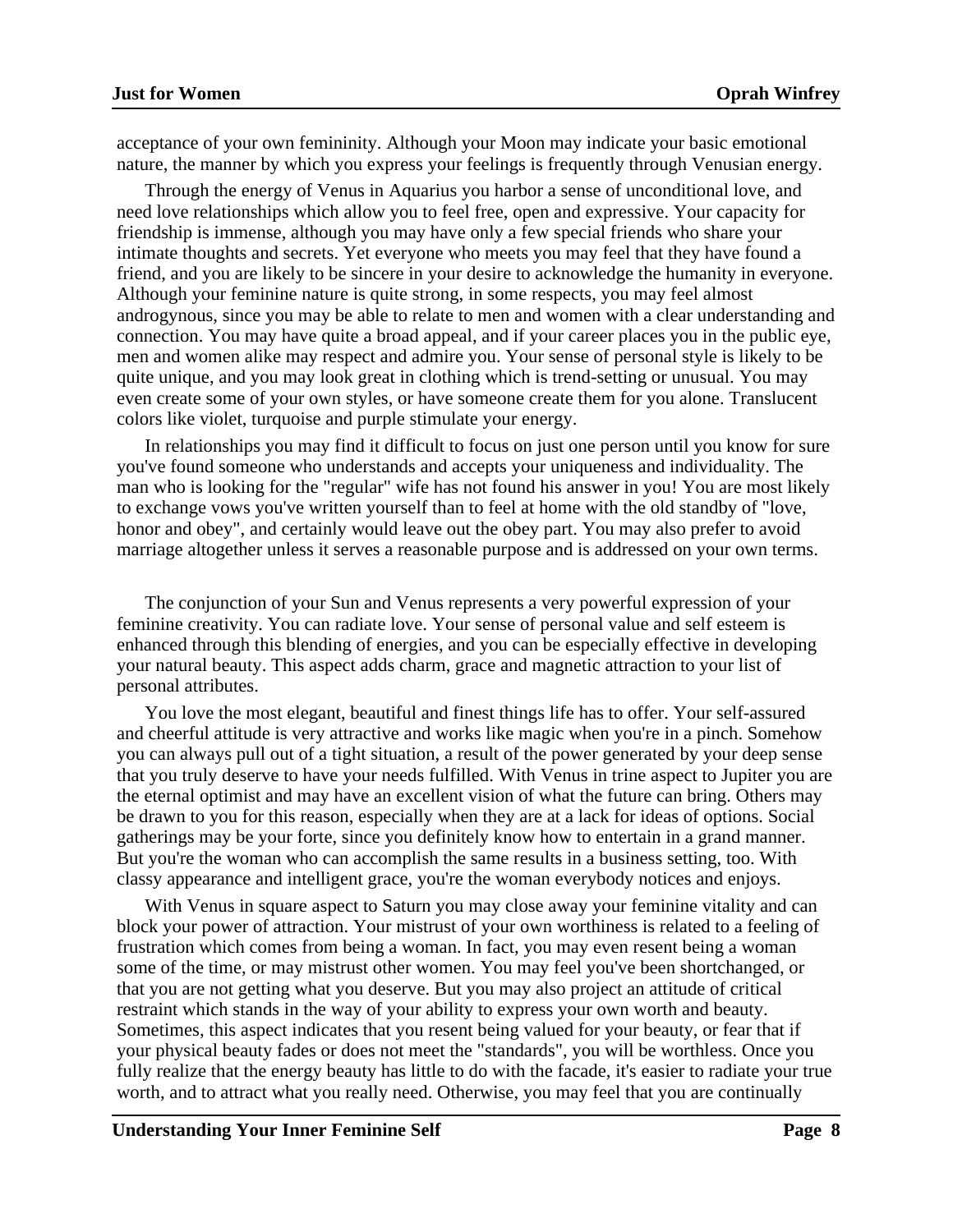faced with disappointing compromises.

 Although the planets Neptune and Pluto move very slowly and are generational in nature, they do have an influence upon your psyche. These energies define much about the collective experience which shapes your inner self. You're experiencing Neptunian energy when you're in the midst of reverie, when you're deep in dreams and when you're feeling compassionate. Neptune drives your imagination, the realm of illusion and your psychic sensibilities. Because Neptune is difficult to grasp on a physical level, there is a lot about this energy that can be problematic, and when you are caught in the negative grasp of Neptune, you can give in to addictive behaviors, escapism and deception manifesting. But you do have a way of channeling this energy. It is through Neptune that you find the heart of compassionate love and understanding. This is the doorway to your inner self.

 With Neptune in Libra, you are part of the generation which has been fascinated with beauty, the idea of peace and the hope of a perfect world. Perfect relationships are part of the perfect world, but it is your very generation that has blasted through the illusion of dysfunctionality. Your role as a woman within a relationship is one you are creating, along with the other women of your generation, born from 1942 to 1956. By holding a collective image of truly egalitarian and fair-minded relationships, where each person can fully express themselves, you have been part of a global change. The effects of this change are still manifesting.

 Pluto represents the primordial essence. It is from this level that all transformation occurs: birth, death, illness and healing. It is also here that the powerful kundalini force continually regenerates itself. This is the space of all creation and all power. It is the space of origin: the Great Mother.

 With Pluto in Leo, you are part of a generation of women born 1938 - 1957 who have had to learn about manifesting power and breaking the illusion of the patriarchy. You are among the women who have reshaped society. If you've developed a career, you may have done so against an old system. Instead of destroying that power base, your task within the collective is to change the nature of power through love and creativity, and through honoring the sanctity of life.

### **Owning Your Inner Masculine Self**

 For centuries, women were not allowed to assert themselves in the world, and carefully learned the role of supporter of their "men." Those who failed to respond in this manner were frequently shunned or punished, although there have always been women who defied convention! During this century particularly, women have broken out of their strictly "conventional" roles, and have been making their way in the world. Because of this, women have been successful at fulfilling more of their needs, and owning their own power more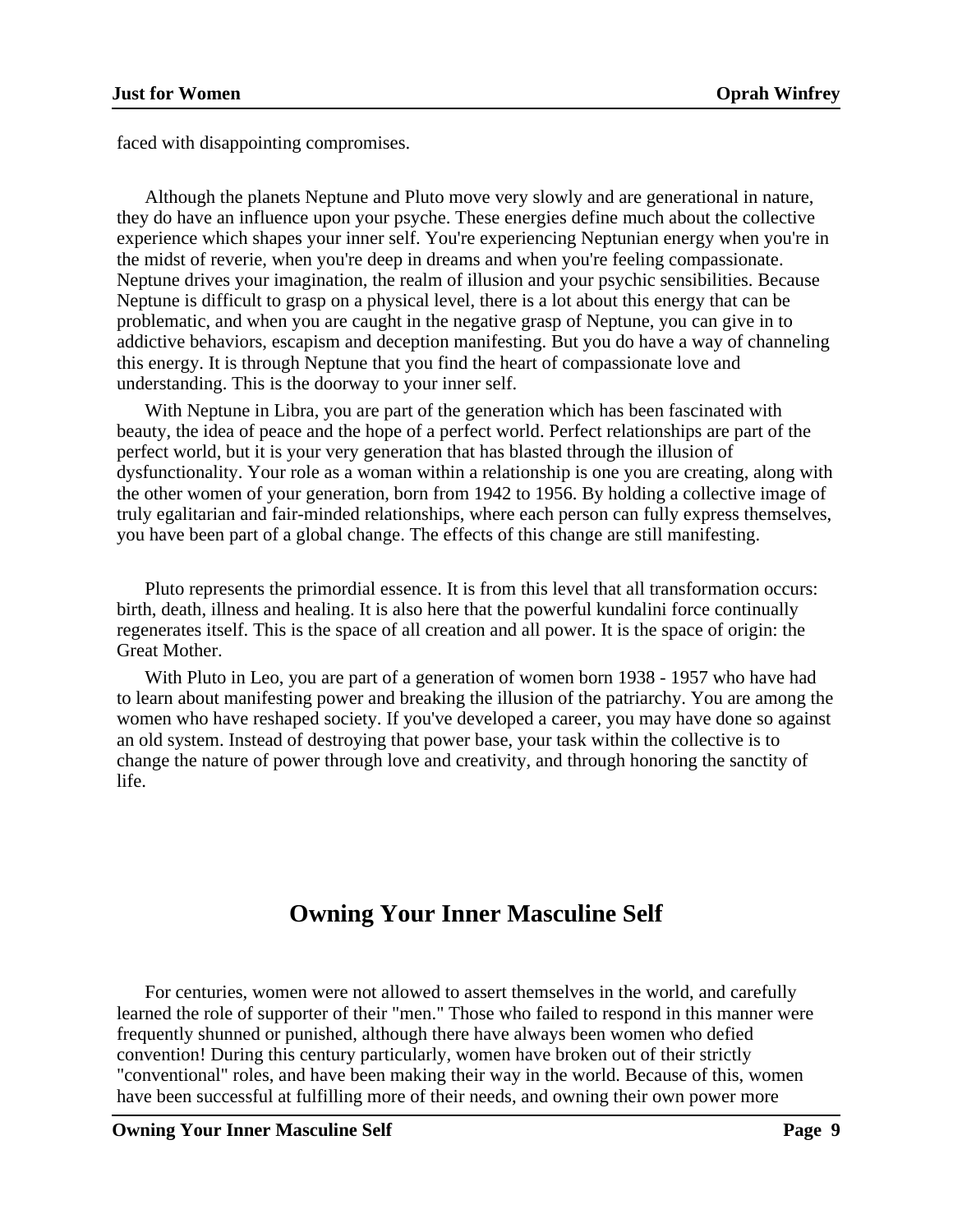readily. As a result, a woman's relationship with the men in her life has also changed. Despite women's collective knowledge about the need to be whole persons, it is still sometimes easier to allow men (fathers, brothers, lovers and husbands) to "own" certain qualities. (They, in turn, prefer that women own certain qualities - like emotions!) But to become truly whole and functional, it is necessary to find and incorporate your inner masculine self into your sense of wholeness, instead of projecting that part of yourself onto others (most usually men) in your life.

 Through the process of becoming at home with your ego, you gain a true sense of personal strength and power. To own this power, you must learn to acknowledge that it is okay to be recognized for who and what you are. Your Sun energy is the primary factor in the expression of ego needs. As a young girl, you may have seen your father through the filter of your Sun. His power of getting out into the world, and the manner by which he did it, have shaped your own sense of personal identity. And today, the Sun in your chart may symbolize significant men. But this energy is, in itself, the core of your spirit.

 The most friendly path toward developing and expressing your willpower and personal drive may be that of education. As an Aquarian Woman, you appreciate a well-developed mentality, and may feel most confident when you are comfortable in your knowledge about a subject or situation. However, you may have felt as a young girl that the people who knew the most were men, and you certainly may not have questioned whether or not a man had the right to be different. Although you may have felt the impulse to be different, you've never been entirely comfortable with the idea of alienating yourself from the society of which you are a part. And as you've developed your own individual identity, you may have sensed that becoming who you are might not exactly fit the model your father had in mind for you. If you're owning your personal power, you're confident about expressing your uniqueness and meeting the world on your own terms. If you've not yet embraced this part of yourself, you may by trying to accomplish it through projecting these qualities upon your husband or partner. Let him be the genius in the family! Your own genius may not fully emerge until you've consciously determined that you, too, deserve to be seen for who you really are.

 The influence of your Sun in conjunction to Venus adds a glow to your self-projection, and may soften the impact of your assertiveness (the iron hand in the velvet glove). This can be a plus, and can stimulate an energy which readily endears you to others. You may be able to use your charm and good taste to your advantage, too, especially in business and personal situations which call for a touch of class. But you can also become too self-absorbed, and may tend to think that just because you like or want something that you should have it. Careful: you could develop a princess complex!

 Your optimism and confidence penetrate into the essence of your spirit. You believe in yourself with the Sun trine Jupiter. You may also attract influential men into your life whose standing and success allow you to enjoy more of the good things life has to offer. Your ability to attract abundance is amazing, but you may not feel complete until you realize that you are the magnet for your own good fortune! By expressing your generosity toward others, you gain strength and will also feel more complete.

 You may feel less than you are, especially if you've given too much control to others. Your self-will is frustrated by a feeling that you are inadequate through the influence of your Sun in square aspect to Saturn. Even as a little girl, you may have felt required to meet impossible or difficult demands. This influence could also represent great self-restraint and a tendency to limit your own opportunities, especially if you are constantly undermining your options by failing to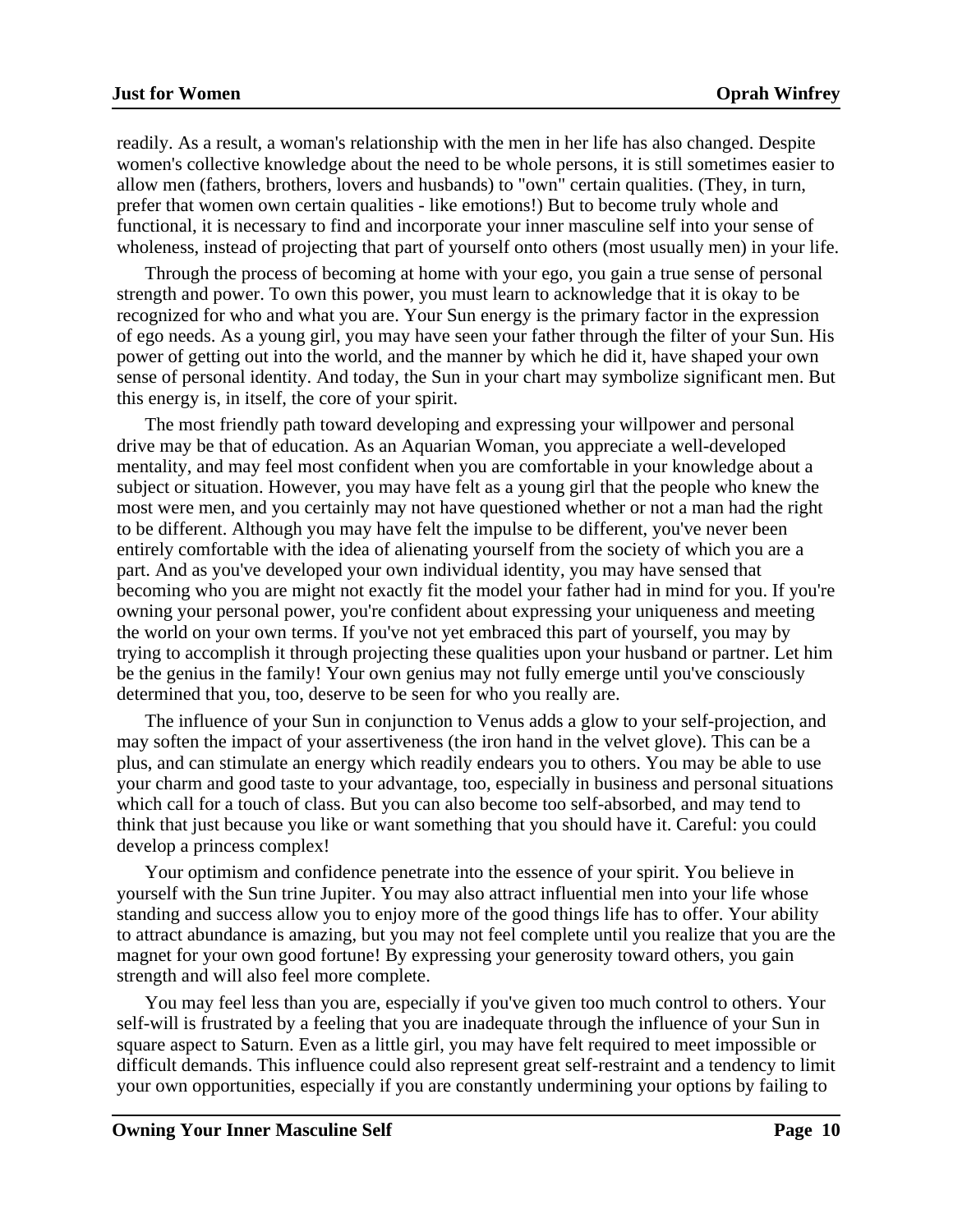take responsibility for yourself. It is quite conceivable that you feel saddled with too many responsibilities, or that you have difficulty saying no because you do not want to be rejected or limited. In order to fully claim the part of your masculine psyche, you must accept yourself and break the habit of negativity. It is also important to address your fears and to confront the fact that you may simply be afraid of allowing yourself to have the respect you deserve. Once these self-limiting attitudes are addressed, you can concentrate on dealing with life's challenges from a much better perspective.

 Mars energy is assertive, aggressive and combative, and can be angry. These are not "feminine" qualities. In fact, women who possess and project these qualities from within themselves often get bad names, and are called "ball-busters," or other expletives, by the men who are dealing with them. But to become fully whole, you need to accept the manner in which you can utilize your Mars energy so that you are confident and strong with it, and so you can get into the world and make things happen for yourself!

With Mars in Scorpio, you're determined to fulfill your desires, and can be unstoppable in your drive to achieve your aims. You're not likely to deny your sexuality as part of your personal magnetism and can be strongly aggressive when you know what you want in any circumstance, including the bedroom. But you are also the mistress of control and can be cold as ice when you've been hurt. You understand the power which surges in the soul of a woman because you've harnessed it more than once.

 Your independent spirit works to your advantage with Mars trine Uranus. You've always liked to do things on your own and in your own way, and you are quite adept at most things you attempt. The blending of your intuitive self with your assertive and physical ability also adds a special edge whether you're tackling a project or learning a new aerobics routine. You can project your independence without threatening the men in your life, and will appreciate relationships with men who are self-reliant. You may also expect a lot of yourself as a woman, and have a tendency to hold a super-woman image of yourself because you know you are capable of so many things. But life is much simpler when you allow yourself to be just a woman who is occasionally a super hero.

 No doubt about it: you are intense. With Mars square Pluto, you can be relentless in your pursuit of the things you want. Deep within yourself, you may hold resentment or disappointment which stand in the way of projecting the confidence and courage you need. This can be the result of old emotional wounds which still stab into your soul. You may have a deep distrust of men, which can consequently rob you of the ability to direct your life as you desire. Sometimes, you can become so caught up in getting even when you've been hurt that you lost track of what you really want. You can appear threatening to men until you no longer feel threatened by them. By setting your focus on situations which are in harmony with your higher needs, you can break any patterns which may have become vengeful or hateful. You can also use this same energy to release the things you no longer need and become whole - a much better choice than dragging around a lot of baggage!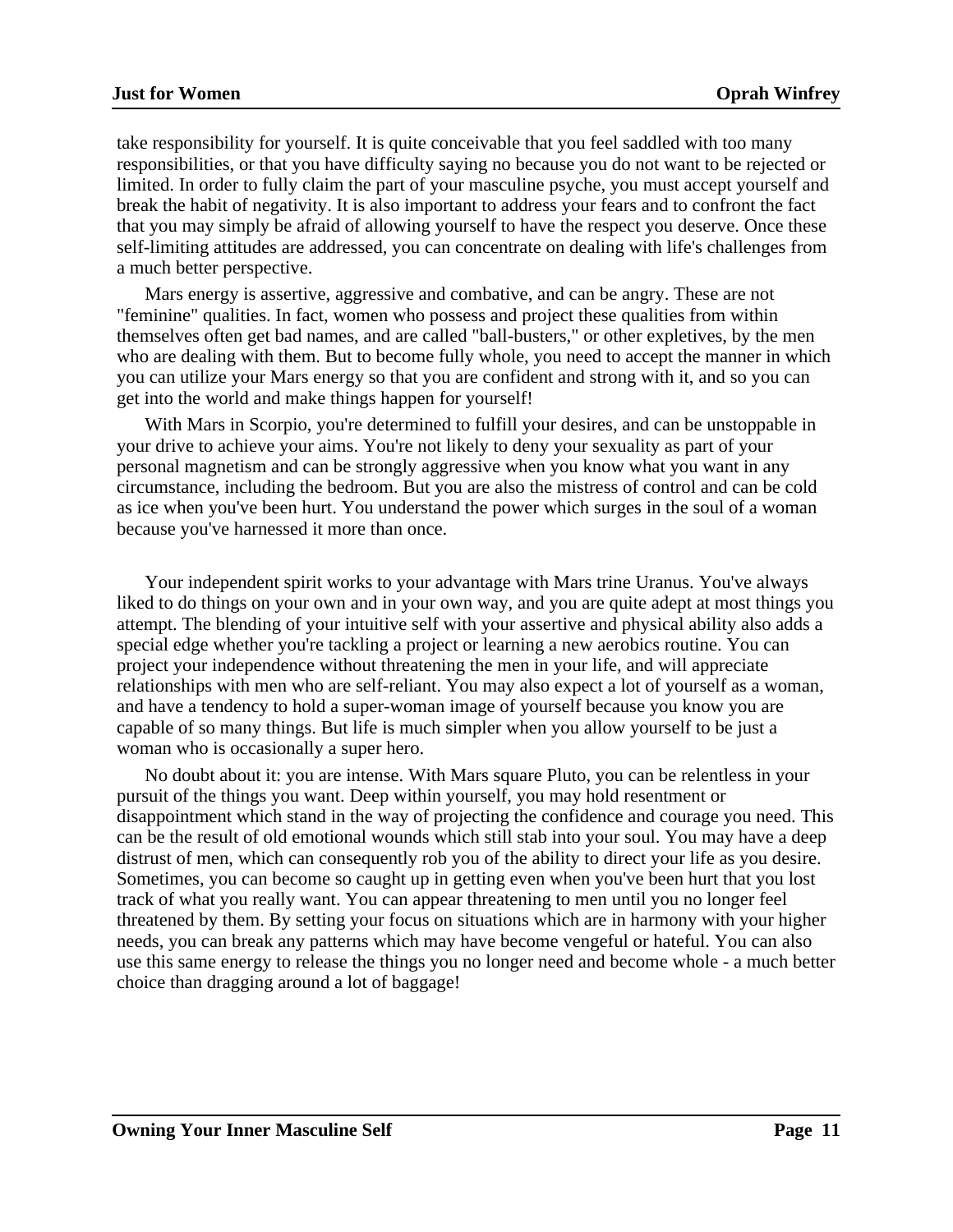# **Developing Your Mind**

 Education and learning are lifelong processes. Your approach to developing your intellect is multifaceted, but there are special indicators in your astrological chart which help you understand the best ways to develop your mentality. Improving and strengthening communication skills is also part of developing your mind, since connecting to others is certainly improved if you can effectively illustrate your point of view!

 Although the energy of Mercury is traditionally considered to be the main indicator of your mentality, there are also other qualities which are part of your mental and intellectual self. First, let's look at Mercury, which is the energy through which you link your thoughts and ideas with others. Although you have a very active and curious mind, with Mercury in Aquarius you may be most interested in learning about things which are at the leading edge. Your fascination with technology and inventive mind may lead you into areas which are off the beaten path. You're also in touch with social issues, and may have a desire to understand human nature and society which takes you into some very interesting fields of study. You definitely prefer to learn at your own pace and may balk at learning about things which are not particularly interesting to you. As a little girl, you may have responded to your parents and teachers by saying, "I know," a lot, and that reflex remains strong. Intuitively, you do know about everything. But in the practical sense, you may not yet have had the time or opportunity to experience the development of that knowledge! By listening to your intuitive voice and blending the insights you experience through your intuitive awareness with practical experience, your intellectual development can be unparalleled.

 You may feel that your mind is constantly whirring with Mercury square Mars. As a result focusing your mental energy can be a bit difficult, but when you do concentrate, it is with intensity. Although you may complain about mental challenges, there is a part of you that enjoys them. You can be argumentative or confrontational in your manner of speaking or communicating, which can create turmoil or alienation if carried to far. Healthy debate is different from hostile accusation.

 Your interest in learning, exploring the adventure of life and increasing your understanding is stimulated by Mercury in trine aspect to Jupiter. You may always be on a quest for greater knowledge, and seek out inspiring people and experiences. Your acceptance of different viewpoints and tolerance are enhanced through this quality.

 Knowing how to incorporate what is unusual or different into your intellectual development experiences can be difficult with Mercury in quincunx to Uranus. When you try to keep up with the fast-paced changes in technology, you may feel that you're always a little behind. But you're not running a race! You're seeking ways to express your unique ideas and inventive concepts so that they are understandable, acceptable and useful. Learning how to deal with your need for distraction is important since you may never get anything finished if you change horses in midstream too often.

 Your imagination and creativity enhance your intellectual development with Mercury in trine aspect to Neptune. You may be a gifted writer, artist, actress or photographer-- and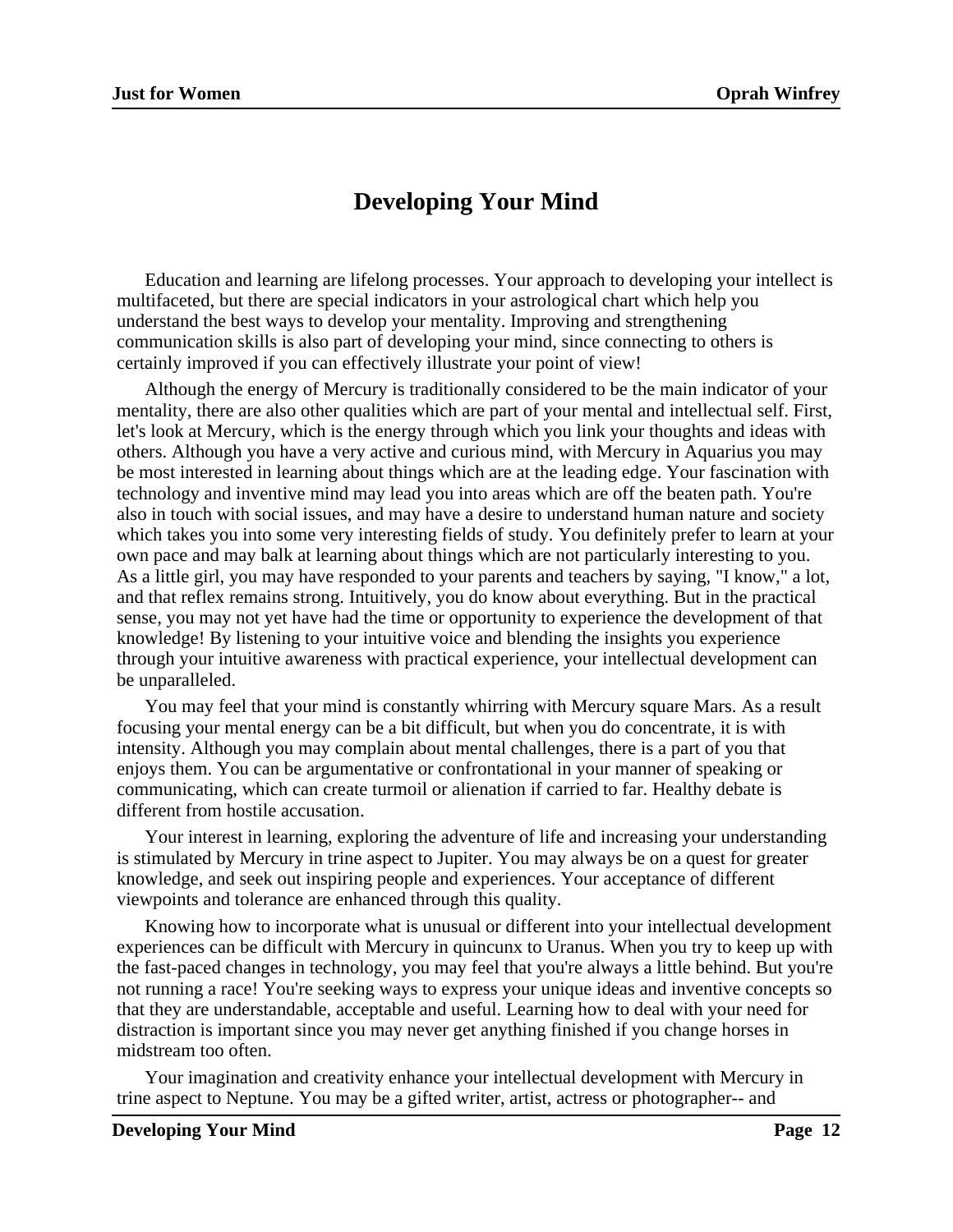whether or not you develop these talents, you have an excellent eye for that which is beautiful and enthralling. You perform at your peak in an environment which is serene and inspires your visionary manner of thinking.

 Sometimes, you become obsessed with an idea or way of doing things with Mercury in opposition to Pluto. When you're focused on something, you're focused. There's no halfway. You don't just wade in, you immerse yourself. This quality can be especially useful in research, investigation or spiritual questing. But you can also get stuck, close your mind, and lock away the possibility of change (even though transformation in your thinking is your goal). When you re-focus your mental energy toward that end, you can even change the obsession!

 The energy of your Moon also has a mental component. The Moon is the realm of thought, the process of subconscious thinking, and plays a strong role in intuitive thinking. Through your Sagittarius Moon, you are most drawn to subjects which appeal to your higher nature. You cannot separate your feeling for the natural order of things from the way you learn. You may be most interested in subjects which are philosophical and which provide pathways to understanding the greater truths of life and laws of the nature and the universe. Always on a quest, you may be fascinated with knowledge and wisdom but can be uncomfortable if you have to focus on any one subject for too long.

 Jupiter also plays an important role in learning, stimulating you to look ahead into the realm of possibility, beyond the horizon of the now. Through the energy of Jupiter, you share what you know with others. As a woman, you are likely to feel most at home when you use this energy to encourage and support others, but you can also apply this to yourself! Your philosophical approach to life and learning is rather eclectic with Jupiter in Gemini - kind of live and let live in your attitudes. You may also appreciate the diversity of ideas and cultures existing on the planet and can benefit from exploring them. Sometimes, you may think you have to know about all of them, but the important part may be to discover the link between the many schools of thought and cultures on our world. Oh, that's right, you're not limited to this world... what about life in other galaxies? How do they run their cities? Now, that should really get you going!

 You may have a lot invested in your educational endeavors and take pride in your beliefs and ideals with your Sun in trine aspect to Jupiter. Your interest in improving your standing in your community or within your profession may also stimulate a need to continue your education. Since you probably enjoy learning, and certainly appreciate the opportunity to share your own ideas, this can be an excellent option. Consequently you may want to seek out career situations which give you a chance to advance and which allow you to learn.

 The purpose of Saturn is to provide clarity, structure, form and discipline - elements which are certainly important to learning. Saturn functions primarily as your inner teacher. Mothers are the most influential Saturnian models in western society. They provide the structure, guidance and support for their children in the realms of learning, socialization or personal growth. Once you enter society as a child, teachers play the Saturnian role. But the role of mothers and teachers in relationship to Saturn is to help you define the structure upon which you will build your life. Then, you "own" your Saturn, and know how to discipline and focus your own energy.

 You can be a resourceful student and quite adept in research and investigation with Saturn in Scorpio. You may learn better and perform at your peak when you feel safe and well-protected. Circumstances which leave you feeling exposed are threatening, especially if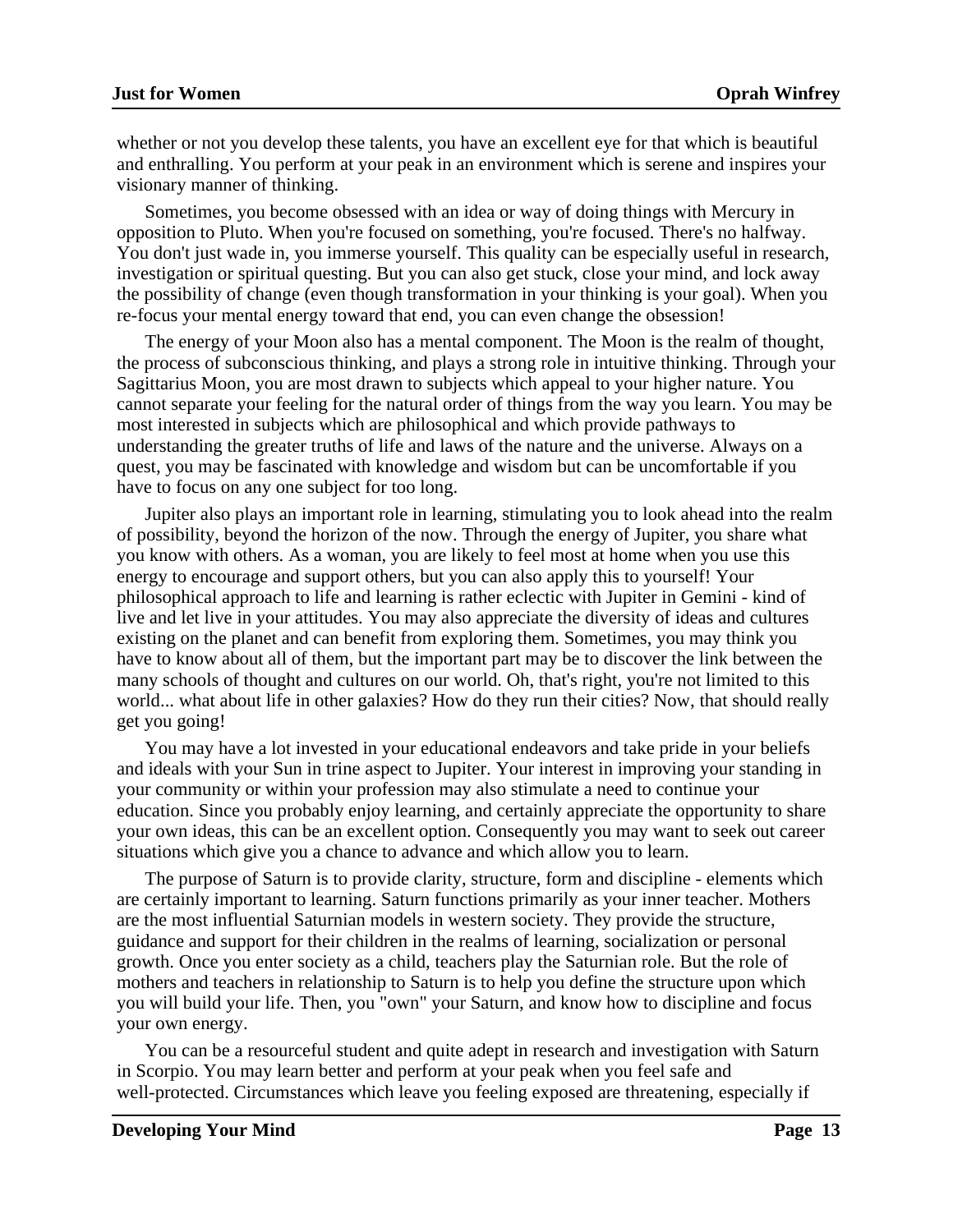you're working on something important or developing a creative project or idea. You prefer to work in relative secrecy and may not appreciate having your efforts exposed without your permission. Life science, medicine, psychology and metaphysics are good areas for your study and focus.

 The areas of your chart which are connected most strongly to mental and intellectual development are the 3rd, 9th and 11th Houses. The 3rd House of your chart deals with communication and the development of concepts.

 You have a very insightful and creative mind with Pisces on the cusp of your 3rd House. Your imagination may work overtime, and when you're involved in a creative project, may become totally absorbed in it. You may be somewhat sensitive to criticism, although you can usually keep it in perspective, especially if you can use it to shape your personal expression more clearly. You're also likely to show sensitivity to the feelings and needs of others in your manner speech and action. With Neptune ruling this house your vision can be far-reaching and your psychic sensitivities may also be especially powerful.

 There are no planets in your 3rd House, indicating that developing your communicative capacities is not one of your highest priorities. However this does not indicate an impairment in your thinking or a lack of intellectual development. To further understand your approach to communication reflect upon the meaning of the sign on the cusp of this house, explained above, and study the influence of Mercury in its sign and house as indicators of the best ways to develop your intellect.

 Your 9th House shows your approach to higher learning, which is usually accomplished through a college or professional degree program. Subjects like philosophy, religion, political science, cultural pursuits and the like are strongly associated with this facet of your development.

 Your approach to higher education is quite practical with Virgo on the cusp of your 9th House, and you appreciate learning experiences which allow you to apply what you know. In matters of religion and philosophy you prefer a path which makes a difference in the quality of your everyday life, although you probably do appreciate the experience of ritual as a means of focusing your energy. The rulership of Mercury in this house indicates a strong mental objectivity about belief systems, and you may try to understand everything through a purely mental frame of reference. Some things, like faith, may not fit into this framework and can be difficult for you to understand, and you may simply have to learn to accept them!

 There are no planets in your 9th House, indicating that extended education in a formal setting may not be your highest priority. Although you may be quite philosophical or approach life itself as a learning experience, you may have interruptions in formal education or may find that you learn in different ways than those found in more academic settings. To further understand your approach to education study the meaning of the sign on the cusp of the 9th House explained above, and reflect on the energy of Jupiter and its sign and house placement as indicators of the development of your higher mind.

 Through the 11th House you learn from peers, and connect with your community. The 11th House involves your special interests, too. This is very much the school of life, because this is also the area which relates to developing your goals.

 Although you probably have rather well-defined goals, you don't always let other people know about them with Scorpio's influence on the cusp of your 11th House. You have a lot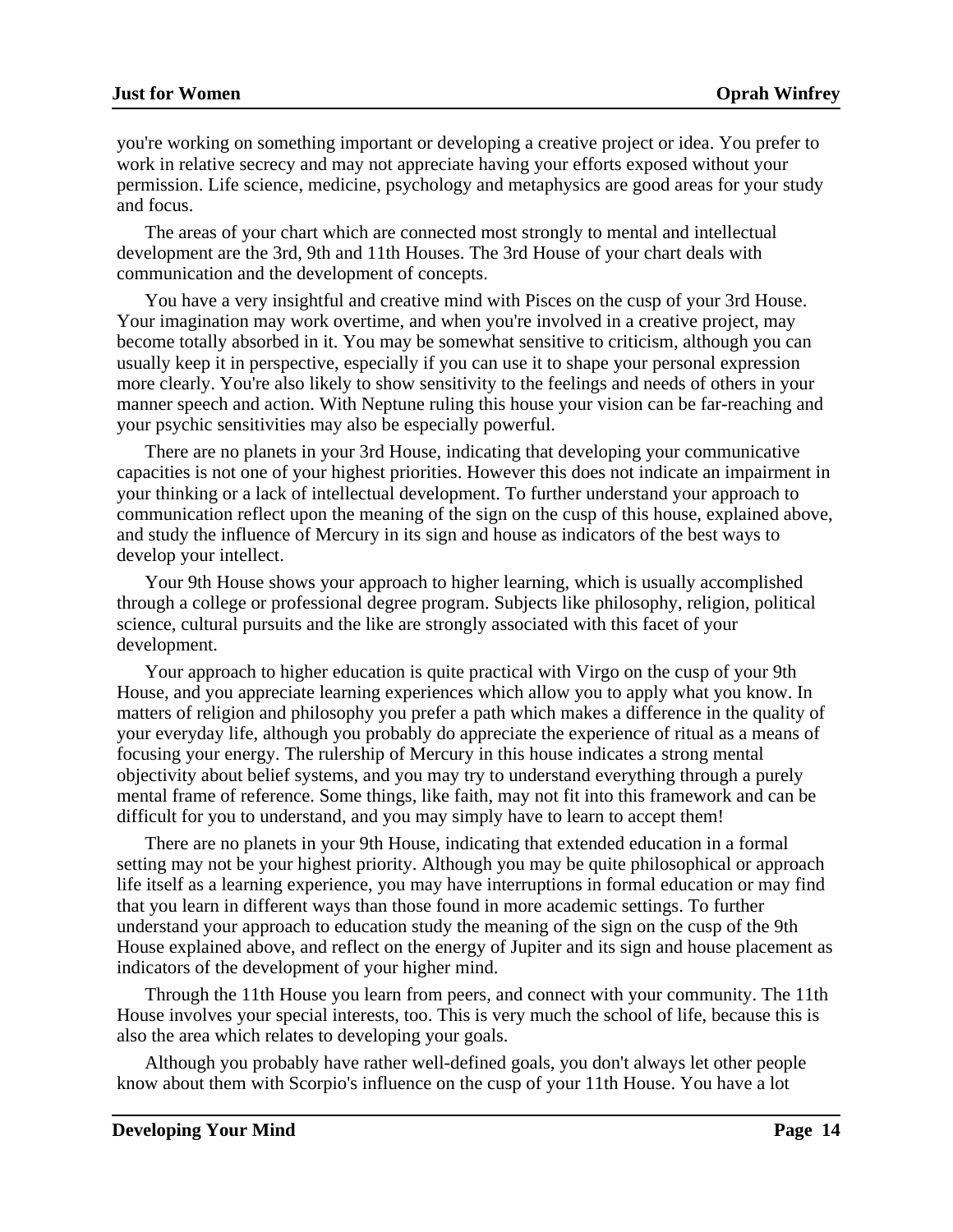invested in achieving your aims and may not welcome the emotional input others have to offer, particularly if it undermines your plan of action. So, you've learned to give only so much information about where you're going and to keep the rest to yourself. Pluto's energy rules this house, adding an intensity to your focus when you're on the path toward realizing your accomplishments. Sometimes you can be so obsessed with getting there that you miss something else along the way. It's probably a good idea to step back and alter your perspective from time to time.

 The influence of your Moon in the 11th House draws your attention to the need to be involved with others. Your goals, interests, hobbies and professional development may be more enjoyable if you're sharing them with special friends. You may feel a strong connection to your women friends and may even have a special affinity for political issues which are connected to women. Your work will be more satisfying if you feel that it helps you accomplish some thing deeply meaningful, instead of just spending your time making money doing a job which means nothing to you personally. So, when you're setting your personal goals, take your feelings about your choices into consideration. Listen to your soul's voice.

 When you have a goal, your action, energy and courage play a significant part in achieving it with Mars in your 11th House. You may enjoy challenges and can accomplish more if you are met with situations which require you to rise to the occasion. You may also prefer to stir up activity levels when things start to get a little boring or stale. Choosing the outlets within your community and among your friends and professional associates which will allow you to make a difference can be very important. But you may also find that you become too involved in the social side of life and lose track of your larger goals. When you do focus on your aims, you have no trouble doing whatever is necessary to make them happen.

#### **Your Special Edge**

 It's true. Women are definitely the intuitive sex. The process of intuitive awareness may be more developed for you as a woman because you are more cyclically aware, thanks to your anatomy and hormonal changes. But there is something more. As a woman, your natural affinity with the energy of the Moon increases your receptivity, an important ingredient in opening to the intuitive process. Intuitive awareness is multifaceted. You can use it when you're dealing with emotional and psychological issues, you can apply it to your creative expression, and you can take advantage of your intuition in your work as part of your decision-making. Developing your intuitive process is like developing any other sensibility - you have to concentrate some time, effort and energy in order to finely hone this element of your psyche. Although some quality of intuition may be there innately, to make the most of it, you must learn to trust, listen and incorporate it into your life.

 The parts of your chart which are most strongly associated with intuitive sensibility are the water houses: the 4th House, the 8th House and the 12th House. The 4th House is connected to your soul history. It is here that you seek a sense of home, a connection to your family, and a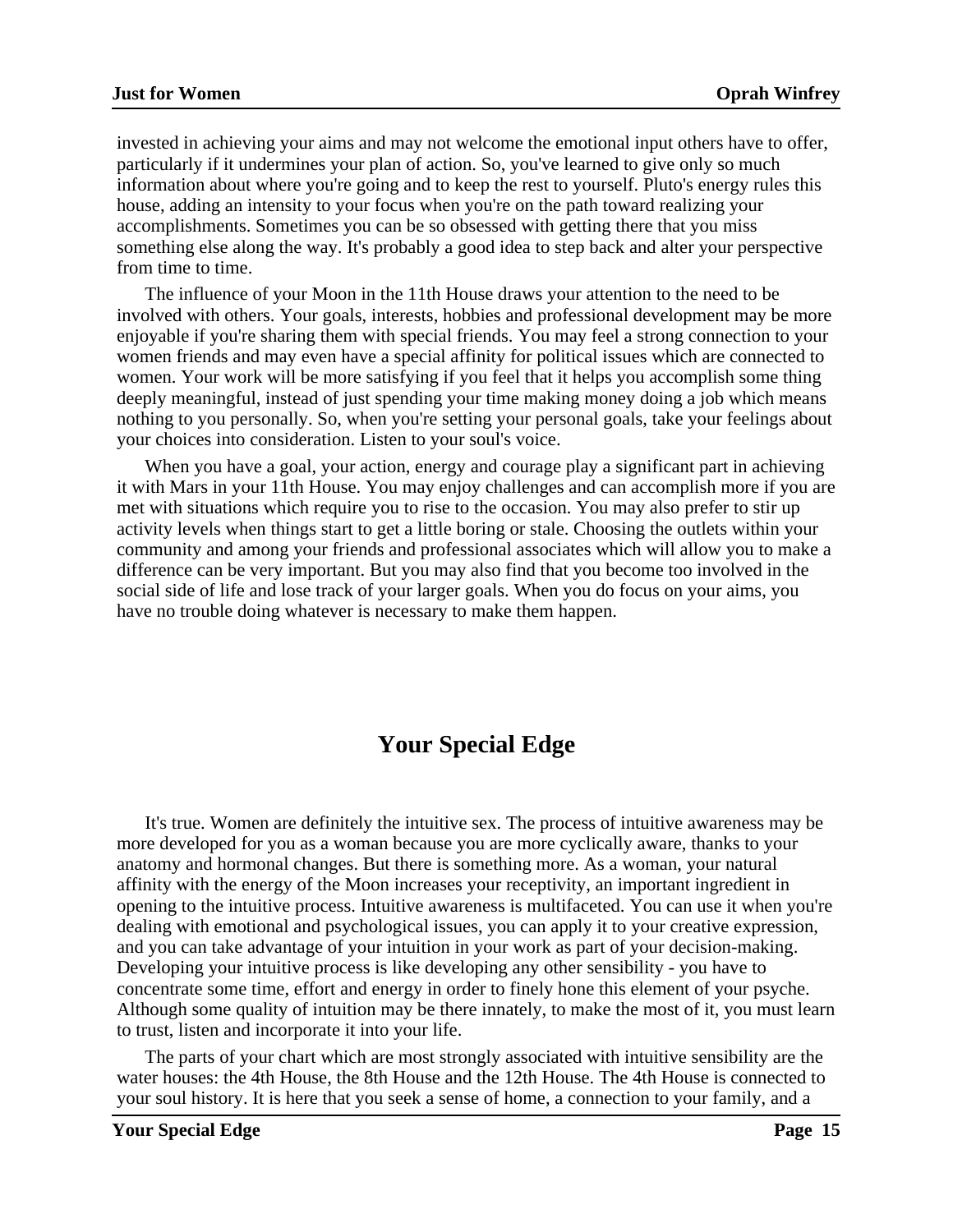feeling of safety and comfort. It is here that your soul remembers your past, even if your conscious mind cannot fit the pieces together.

 You are striving to complete the mission of your soul and with Aries on the cusp of the 4th House. Your struggle to create the security you need may sometimes test your inner courage. and you may feel that you are doing battle with the physical plane. In many respects, you are a spiritual pioneer, venturing forward into the life driven by the deep needs your soul remembers, but which you may not consciously recall. With Mars ruling this house you can allow feelings of anger or frustration to block your ability to surrender to the peace you work so hard to achieve. You need to take an active approach toward fulfilling your soul's destiny while still allowing your creative mind to listen more carefully to your inner voice.

 There are no planets in your 4th House indicating that you may not assert a strong level of conscious energy in building a connection to your soul. This does not mean that you cannot achieve an inner sense of recall regarding your soul's history or your deeper needs, but indicates instead that you may find the doorway through other activities or experiences beyond your connection to your family of origin or their traditions. To further understand this gateway to your soul, study the sign on the cusp of this house explained above for the influences which will help you remember your spiritual past.

 The 8th House brings you into your deepest emotional attachments, and is the space where you are alchemically transformed. This is the seat of your magical power: your ability to change yourself in order to become whole. Here is the heart of healing, but here you also hide your greatest vulnerabilities. Most people shy away from dealing with 8th House issues like sex, death and taxes. After all, there can be problems with any of them, and they are not easy to explore out in the open. But there is more. For your intuitive development, this area represents the part of you which holds your power, and you must learn to accept and embrace this side of yourself to feel truly satisfied with your life.

 With Leo on the cusp of your 8th House, you may have a lot invested in trying to understand the deeper mysteries and questions which surround birth, death, sexuality and personal alchemy. You may feel that the importance of developing a connection to these levels will strengthen your personal power, but must safeguard against trying to control the outcome of things you cannot influence. The influence of the Sun on this house adds a desire to employ your willpower to deal with these ultimate life experiences. Although you do know that your energy is responsible for creating your life circumstances to a certain extent, you may not like the times when you have to surrender to a higher power. Yet, there is some comfort in knowing that if you release your attachment to your own will as the ultimate and allow a higher will to guide you, that you can create an even more rewarding experience of life which affords true healing and regeneration of your spirit.

 Your perceptive abilities can be quite strong with Pluto in your 8th House. Not only can you feel what is happening beneath the surface or behind the facade, but you may also have a sense of the effects which can occur. Reading between the lines is only the beginning - you are a natural at understanding the subtleties which give away a person's true feelings or thoughts. As a result, you may be an exceptional therapist or healer, but you can also become an amazing investigator and diagnostician. If you choose the path of the Medicine Woman, you can become quite adept in learning how to alter the nature of your physical reality to create and accommodate positive change. But you must be clear about your motivations, and realize that trying to change or control others for your own benefit will ultimately work against your best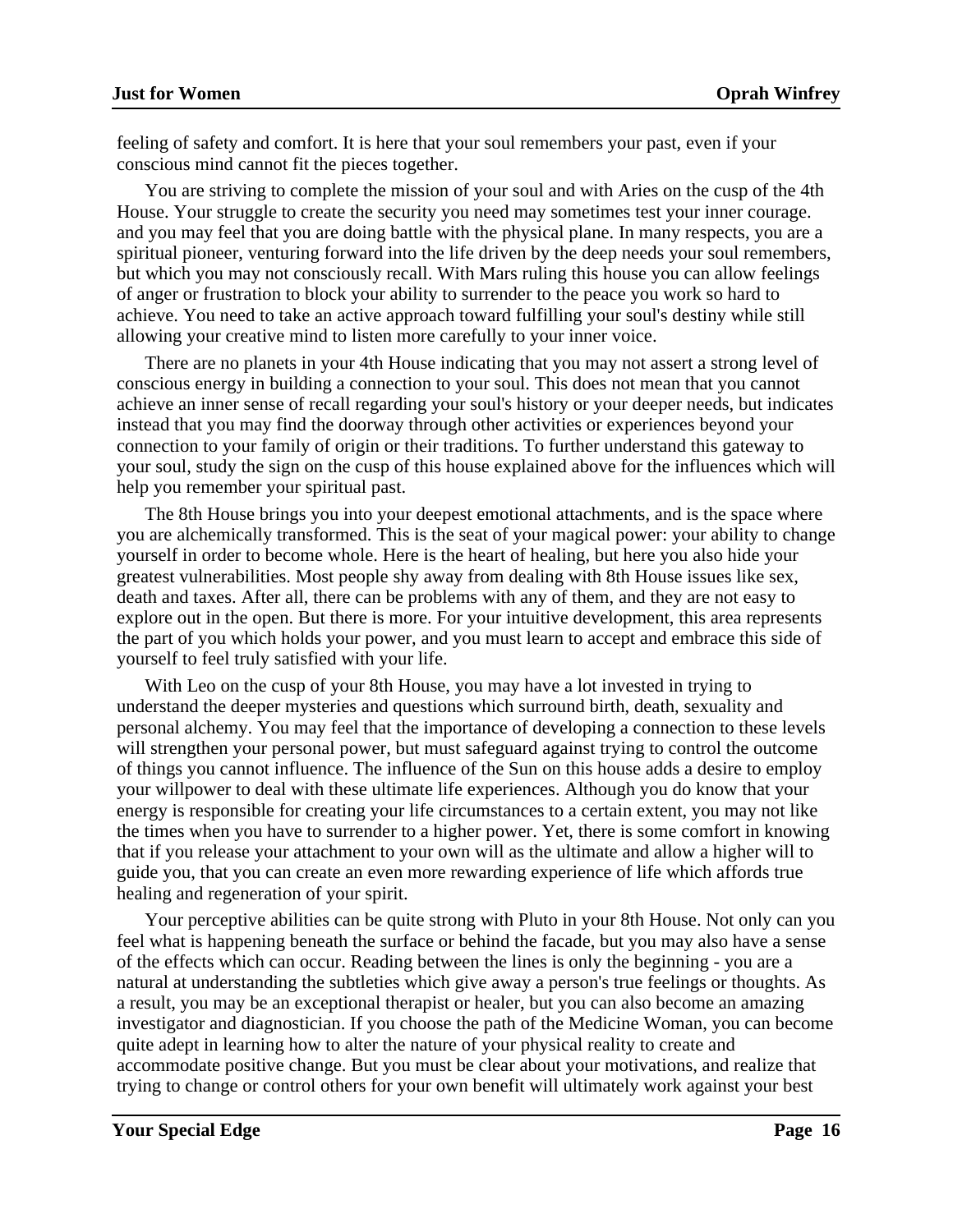interests.

 The 12th House is the space of your dreams. Here, you surrender your conscious self and float into the beyond. This is also the place in your psyche which contains your past, and where you are one with all humanity. Your super conscious self rests in this part of your psyche: the part of yourself that transcends your everyday reality.

 Underneath it all, you have a deep faith in the natural order of things with Sagittarius influencing your 12th House. Although other elements in your personality may prompt you to fight against your sense of a higher power, when you surrender to life's flowing energy, the struggle becomes much easier. Your ability to look back into history, human history and your own, and learn from your trials and errors can give you a remarkable edge in your determination to transcend the ordinary. The energy of Jupiter rules this house in your chart, adding a capacity for vision and broad-minded confidence to your subconscious self. You intuitively know that when you are focused upon Truth, everything else pales in its light.

 Since you do not have any planets in your 12th House you may not feel a strong urge to probe into your dreams, and you may not feel extremely tied to your past. However, to fully understand the nature of this house study the meaning of the sign on the cusp, explained above, and look to the planet associated with that sign.

 The energy of your Moon plays an important role in your intuitive development. Since your Moon is related to your subconscious mind, it should not surprise you that this is the part of you that contains all knowledge about yourself and your life. Occasionally it's a good idea to purge from your psyche the things you no longer need - much like an internal house cleaning. Your hormonal cycles provide an excellent opportunity to do just that, and by using this natural rhythm to release, you can feel much more open to clearer transmission of intuitive thinking!

 Through your Sagittarius Moon, your mind is open to all sorts of possibilities. Since your search for Truth may take you on many adventures, it seems natural to you that your might find keys to developing your intuitive self through adopting a more spiritual approach to life. Integrating the spiritual into your everyday life is crucial to your personal growth. You simply cannot abandon your principles in any of your thoughts or actions without feeling strong repercussions.

 There are other points related to the Moon which you'll find in your chart. They are called the Moon's Nodes, and are not planets, but points in space. The influence of the Moon's Nodes is felt on an inner level. From the South Node, you learn about your past and the natural inclinations which may influence many of your subconscious choices. In some ways, the South Node suggests old habits. The North Node of the Moon suggests a spiritual and emotional challenge, and represents the directions you may feel compelled to follow in your evolutionary path.

 Challenged with the task of learning to carry your responsibilities in a mature manner, you are learning the importance of sustained effort with your North Node in Capricorn. You may also be fascinated by the processes of aging and the wisdom which requires time to develop, although you may struggle against them to some extent. Becoming involved in activities which allow you to be responsible and positively ambitions, you may discover that you really enjoy reaching the heights of achievement. The influence of your Cancer South Node tempts you to be overly sensitive to feeling of rejection or abandonment, instead of learning to stand on your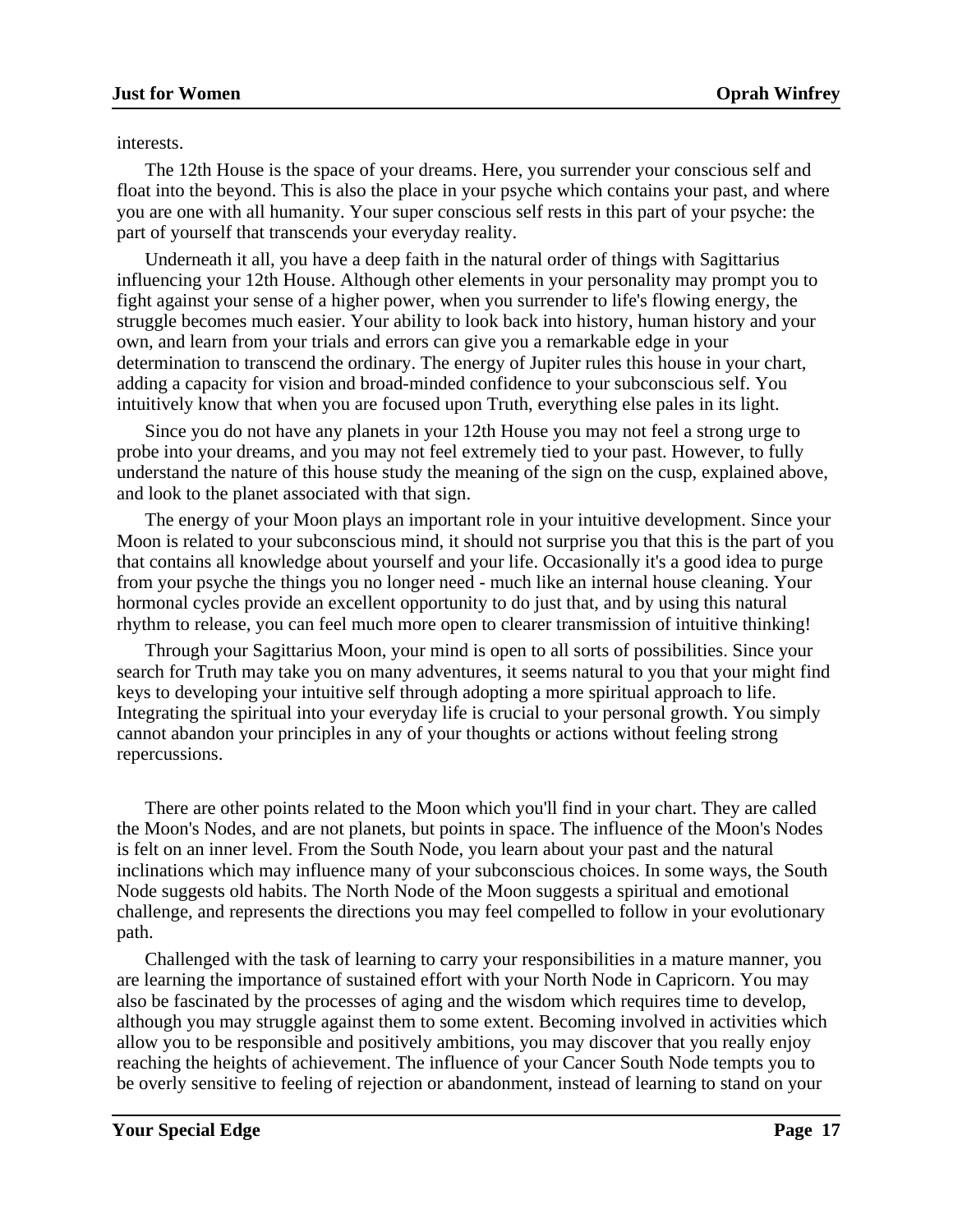own. The confidence and judgment you develop will not only resolve some of your fears, but may give you the energy you need to become a trustworthy guide of generations who will follow in your footsteps.

 Uranian intuition is the flash of insight. Sometimes that flash is so brilliant that you change your entire life to follow it's glow. This is also the part of you which defies restraint, and certainly your intuitive mind can celebrate that possibility!

 Your originality and ingenuity can be seen in the way you deal with people in a social situations. With Uranus in your 7th House, you can be quite insightful regarding your social relationships, and may attract people from all walks of life into your sphere of influence. If your actions or attitudes are viewed as somewhat bohemian by more traditional thinkers, it probably doesn't bother you, since what is most important to you is your freedom to express yourself freely and fully.

 Neptune's energy takes you into the world of the etheric - the place beyond the physical which is filled with mystical wonder. You surrender to this part of yourself when you meditate, when you give in to your creative muse, and when you give of yourself to others. In developing your intuitive and psychic sensibilities, Neptune provides a primary ingredient: letting go. Through this energy you surrender yourself to the greater truth. But be careful: you can also surrender your will to the power of deception and abuse through another of Neptune's doorways!

 You need a career path which will allow you to show your compassion with Neptune in your 10th House. Although you may sometimes feel that it is up to you to save the world, or at least part of it, you are also capable of attracting others who share your ideals and will work toward similar aims of improving the quality of life.

 Pluto's insight is on the deeper psychic level. Through Plutonian energy you can read between the lines. You see the twitch of an eye that tells the truth, you read the movement of hands, the tone of voice that betrays what words fail to say. Developing your Plutonian energy requires that you reach into the very depths of yourself and become familiar with your entire being. Yes, that includes your shadow self, your darker side - and it also encompasses your passion, your strength of survival and your ability to heal.

 The influence of Pluto in your 8th House has been explored earlier in this section of your report.

### **Nurturing and Creating a Home**

 Nurturing. Mothering. These experiences are associated with womanliness, but are not the sole definers of your womanhood. Although women are the only ones who can become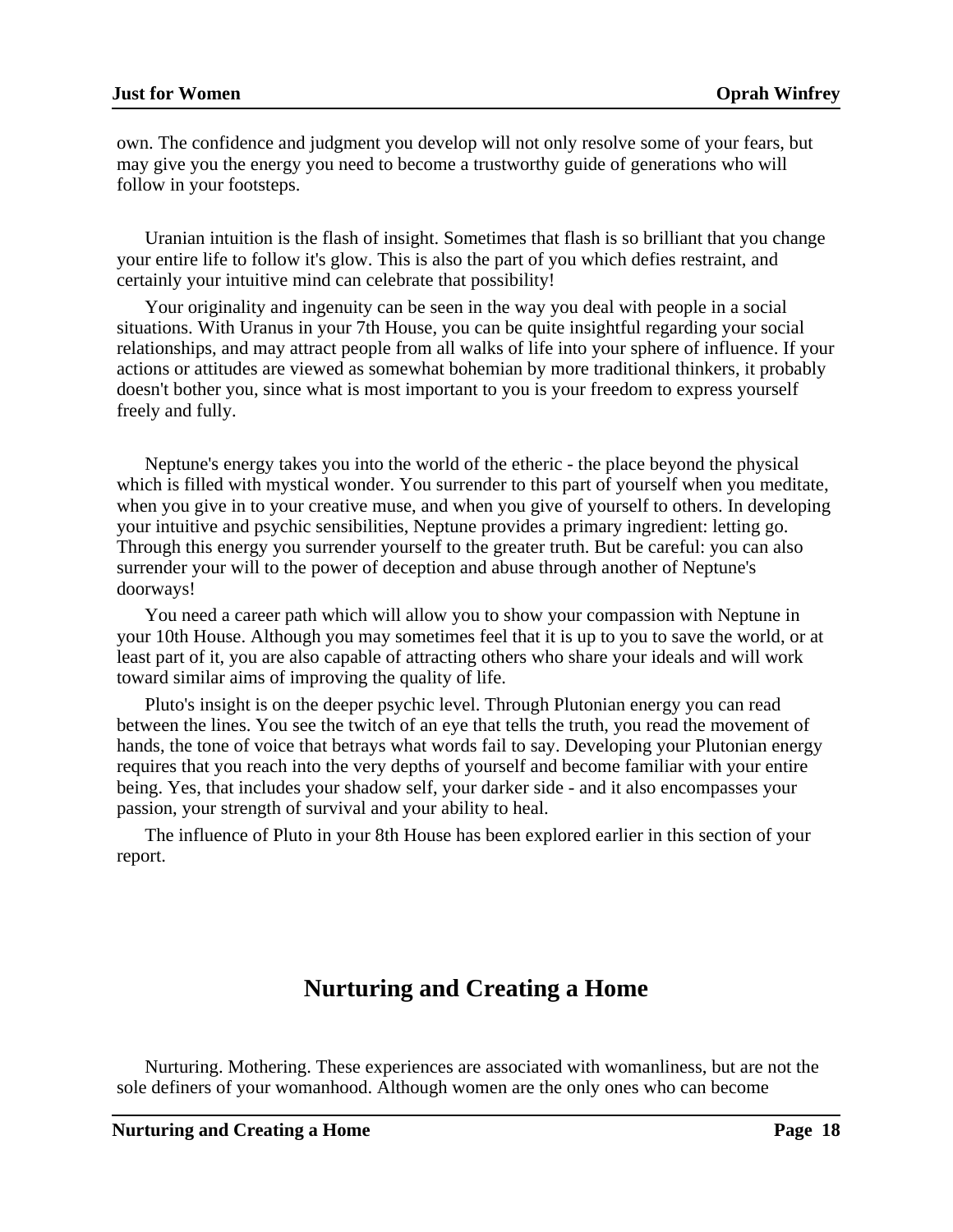mothers, it is not necessary to be a mother to become an exceptional nurturer! Nurturing is a natural expression for women - but the manner in which it is done is very individualized. Whether with children, lovers, partners, friends - or even with your own parents - you have ample opportunities to nurture others. The person who needs your nurturing most, however, is YOU. Although caring for others can fill a special place in your soul, the way you care for yourself is especially important. You may derive nourishment from developing your talents and skills, or through your work. Study or travel can be nourishing. And something as simple as a long soak in the tub can refill your spirit. Part of nourishing yourself is physical, part emotional and part is definitely environmental: what you create in a home. In exploring these factors together, you can begin to see the link between these different levels of personal fulfillment.

 Yet another facet of your Moon beyond what you've already explored, is what your Moon shows about your deepest needs. You can only feel whole when these needs are answered and fulfilled. Although it is tempting to look outside, your wisdom tells you that a great part of the responsibility for nourishment comes from within yourself.

 With the Moon in Sagittarius, your drive to fill your hunger for truth and freedom may lead you into pursuits which develop your mind. However, you also may have to learn to ask for personal space when you need it, and to respect the same needs from others. When nurturing others, you encourage them to develop their own independence. At home you need a place which provides a real sense of space, and where you also have a place for reflection - a room like a study or library, or an alcove in your bedroom might be just perfect. Give yourself ample time to walk in the woods or a park, to read something inspirational, or to have an open discussion with someone you admire. Take time to travel, even if that only means a different route to work or exploring an unknown part of your home town. Vacations away from home can be positively rejuvenating. When you're feeling low, you might be most recharged by adding these things to your life. They feed your soul.

 Saturn also plays a positive role in nurturance. Despite the bad rap Saturn sometimes receives, this energy is necessary to your stability and growth. Through Saturn, you learn to take responsibility for yourself and your actions. Saturn also seems to be the repository of your fears, and it's important to understand and deal with these emotions in order to be whole. Trying to repress such feelings blocks your ability to feel the positive, supportive energy that life has to offer. In many respects, the energy of Saturn is played out in your life by your experience with authority figures. Your mother and father, extended family and teachers were your primary Saturnian influences when you were a young girl, and their direction and guidance still whisper in the way you approach establishing your personal security. As an adult woman, you express Saturn through the manner in which you take responsibility for yourself and your needs for stability and security.

 Your interest in restoration permeates every part of your life, and is strongly influenced by your Saturn in Scorpio. Even if you sometimes fall short, you understand the importance of making the most of your life and its resources. Your influence upon others who cannot see the value in something on the surface can be immense, because you are the master of removing the crust and exposing the jewel at the core. You may also know when there's nothing there to expose, in which instance you can take what is useless or outworn and recycle it in the best possible manner. This attitude may be especially emphasized since you are a woman and experience the variations related to the cyclical changes within your own body. You can learn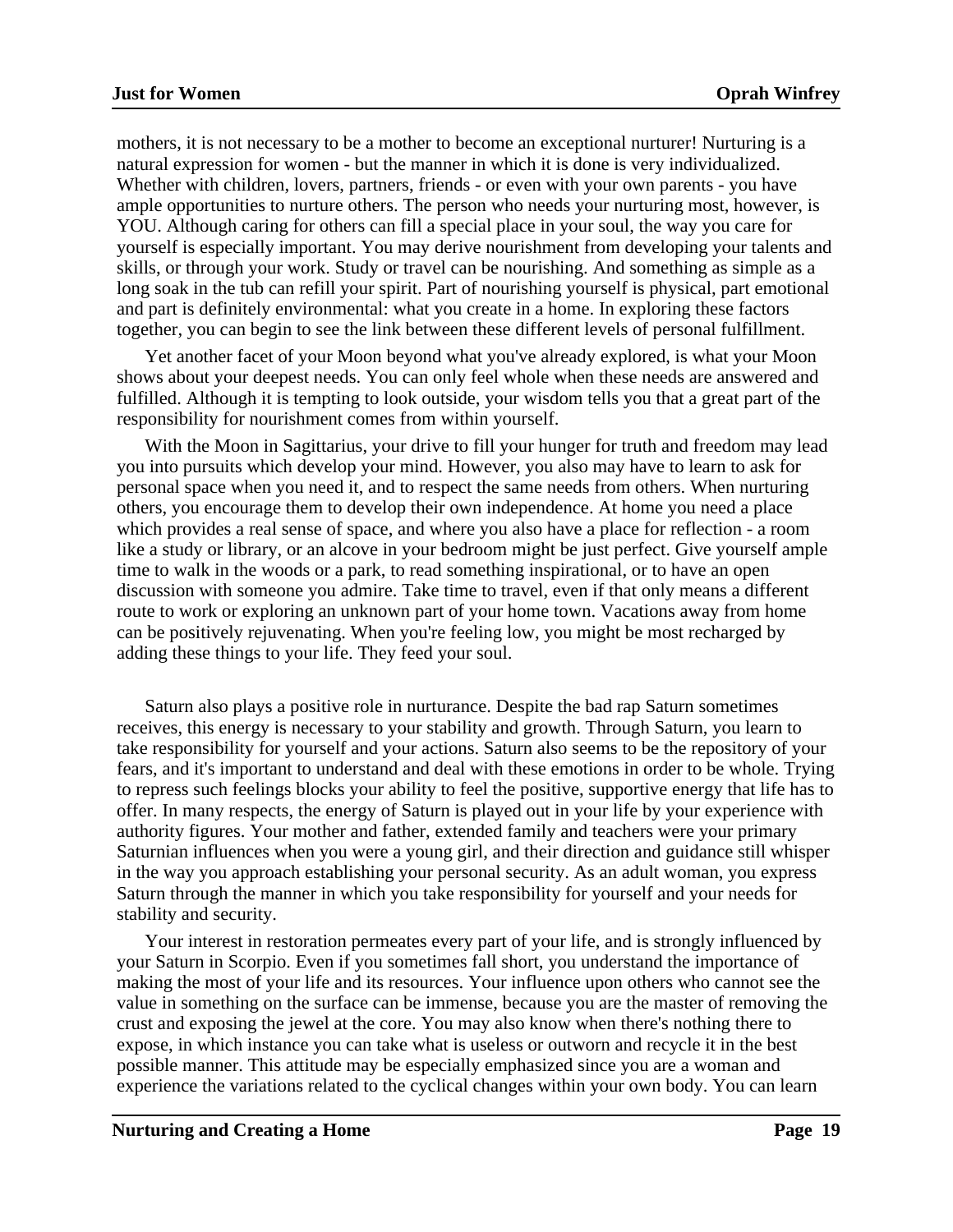to make the use of the different levels of energy which occur at different times to become more productive, more secure and more confident in the natural order of things.

 Your 4th House illuminates what you need in a home environment, where you will feel most comfortable and how you like to live. It is here that you create a feeling of safety, where you can let your hair down and be yourself.

 Your home may be one of your favorite playgrounds. Although you may also think of your home as a protection from the rest of the world, you need space in your home environment for playful activities. You might enjoy living in a community or complex which affords such amenities as tennis, swimming, golf or sports clubs, since having these options readily available would be quite convenient. You may also be on the go a lot, and are quite capable of enjoying the places you're in temporarily. In your personal environment, you'll enjoy having space around you, and may not appreciate cramped quarters. Shades of red will be appealing accent colors, and you'll add your personal touch to your decor. With Mars ruling this house there may be lots of activity at home. You may also remember a sense of turmoil or unrest from your early upbringing. When you're unhappy, you're most likely to lash out at your family, but there are other avenues if you want to avoid strife at home.

 Just because you don't have planets in your 4th House don't think that you will not have a home! The sign on the cusp of this house, explained above, gives you clear information about your approach to building your nest, and the planet associated with that sign indicates the energy you use to accomplish that task.

#### **Meeting the World on Your Terms**

 Career and financial arenas were for many years primarily part of the "man's world." Women stayed at home, cared for children, and took care of the social needs of the family. Now that so many women are in the work place, and with the advent of more open relationships where both partners are likely to share paying bills and making financial decisions, the world is changing. You can define your identity in the world in many ways today, including developing a career. Meeting the world on your own terms involves uncovering the manner in which you might shine most effectively and the way you use your resources, and creating a pathway which allows you to realize your goals.

 The Midheaven, which is usually near the top of your astrological chart, is signified by an astrological sign. This point in your chart represents your vocation, your calling in life, and the sign at the Midheaven gives you several clues about your path in the outside world. Just as importantly, the Midheaven signifies your blossoming into wholeness and the manner by which you might best accomplish this experience. Your 10th House also provides information about your career path.

 Libra's influence at your Midheaven adds a sense of social grace to the manner in which you pursue your ambitions. Your sense of fairness may drive you toward particular aims in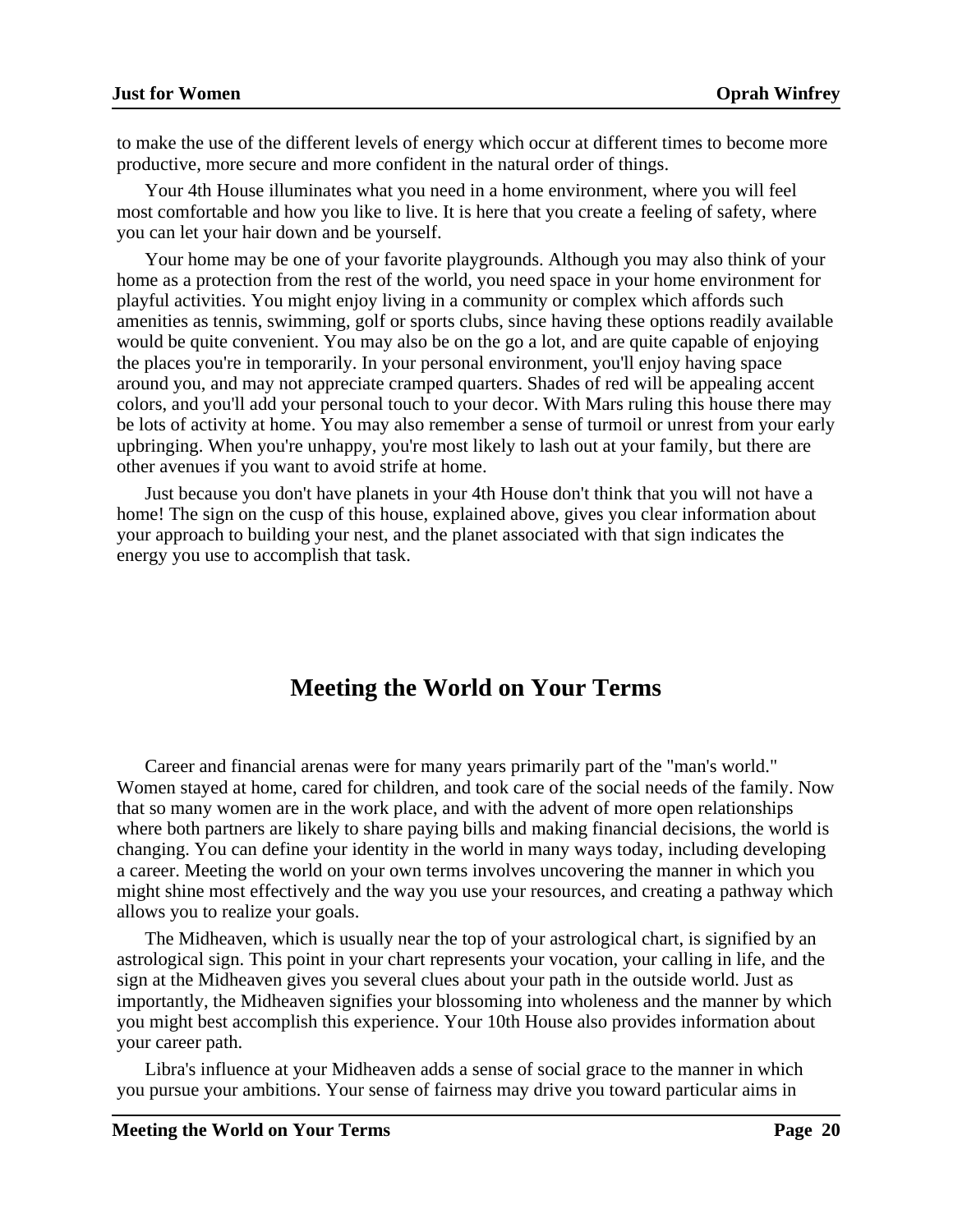pursuit of your right livelihood, and you may be quite adept in situations which require objectivity and fair-mindedness. A career path which allows you to employ your sense of refinement and good taste will be satisfying. Your people skills can open the doors to careers which involve public or diplomatic relations and consulting, and you may have an interest in the law or politics. The energy of Venus plays an important role in satisfying your needs for personal fulfillment. It is crucial that you find a vocation which supports your values and allows you to develop your artistry. The way you utilize Venusian energy has a lot to do with your ability to achieve personal fulfillment.

 With Venus in Aquarius your love of the unusual needs to be expressed through your career. You may also enjoy working in innovative fields which allow you to show your ingenuity, and may succeed in endeavors which involve others. Projects or areas which target humanitarian issues can be a positive outlet.

 The process of work itself is usually seen through the 6th House in your chart. Through this facet of yourself, you express your approach and attitudes about working, and your ability to cooperate with others is also indicated here. This house is related to your physical health, and it's no surprise that you might hear the complaint (or feel it yourself), "I'm sick of my job." Instead of feeling thrown off balance by the tasks required to get through life, there are ways to use this part of your time and energy to strengthen your life.

 You may actually enjoy and look forward to work which stimulates your mind with Gemini ruling your 6th House. You may have good manual dexterity and can be adept working with your hands, writing, and communicating. In fact, your people skills may give you the edge you need to achieve success. You have great versatility and will perform best in jobs which allow you to exercise it. Mercury's influence in this area adds a high capacity for learning, interaction and diplomacy.

 Work which provides an opportunity to travel, enhance your mind and feed your spirit is most appealing and satisfying. Jupiter's energy in your 6th House brings a high level of confidence and good humor which is always appreciated on the job. You may be perfectly suited for work in academia, whether in the roles of teacher or professor, administrator, or board member. Work in diplomatic relations, sales, promotion, fund-raising and fields which are related to religion, publishing and travel are all excellent choices. Environmental and nature-related fields may also be good choices, and you may have a special affinity for animals which can be translated into your job. Whatever your choices, you need to feel that there's ample room for growth, expansion and a positive future.

 As a woman, you are innately creative. Although you may not consider yourself an artist, your creative spirit and drive are the mechanisms through which you shape your own life. Creative self-expression is seen strongly in the 5th House of your chart, and by incorporating these elements into your career, you will gain greater satisfaction from your work. If you have the time to concentrate on more recreational forms of creativity, this is the part of your chart which indicates what brings you pleasure. Life itself can certainly be a pleasurable experience all the time, not just on holidays!

 Taurus' influence on your 5th House brings a love of the good life. Your enjoyment of the arts, theater, fine dining and comfort can actually inspire your own creativity, not to mention filling your senses! Creative outlets which allow you to get your hands into something may feel best, since just watching may never be quite enough. You may have a special knack for sculpting, pottery, carving, gardening, wood-working, flower-arranging, or related areas. You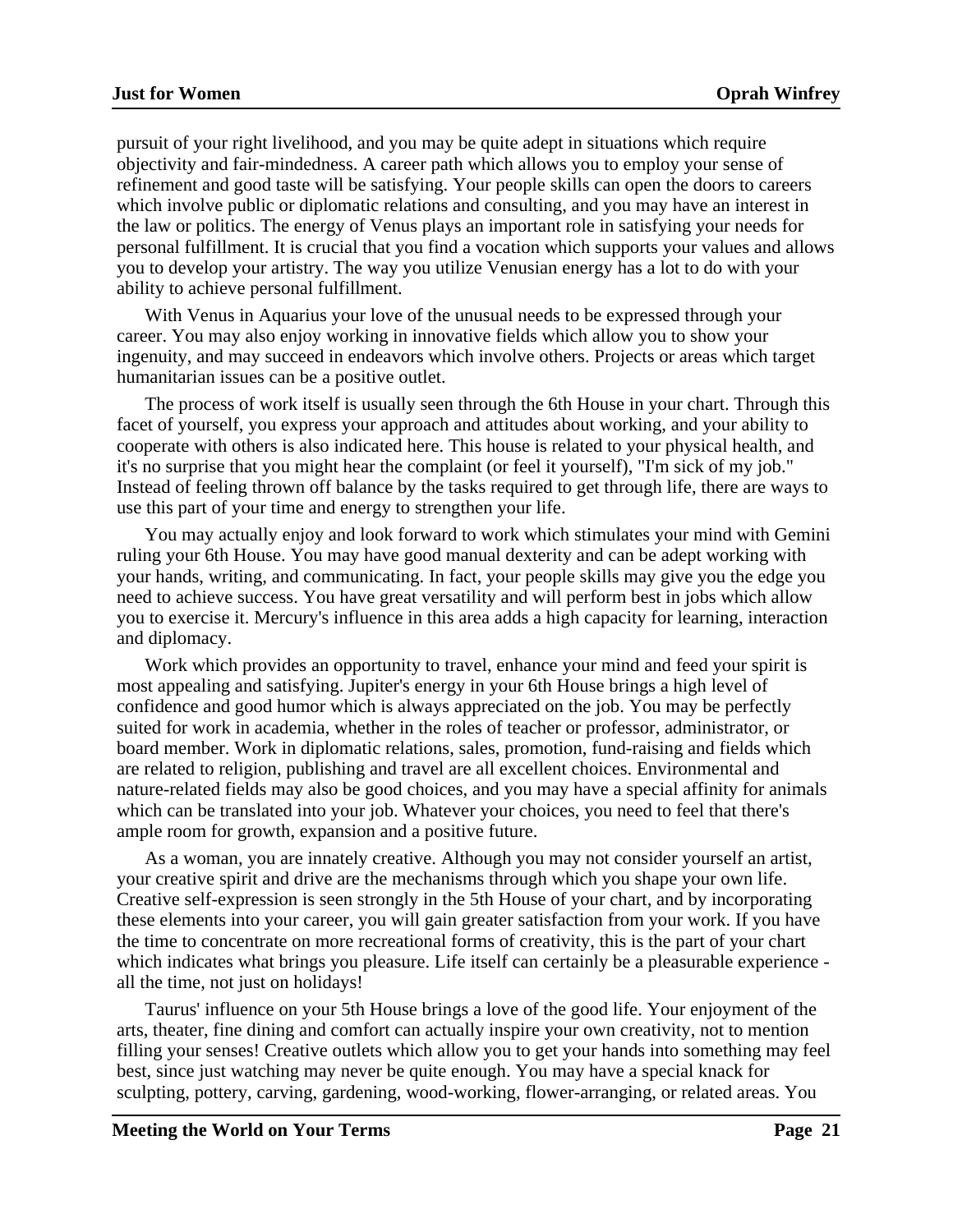may even enjoy building houses, doing landscaping or other grand-scale projects. It's also possible that you are recognized for your voice, which you can use quite effectively in either singing or speaking. Venus influences your 5th House, adding a need to extend your creativity into areas which truly fill your heart.

 Just because there are no planetary energies in your 5th House, do not despair. This does not indicate that you are somehow lacking in creativity. As you see from the sign on the cusp of your 5th House, your creative inclinations are driven by particular qualities and needs. Explore the different dimensions of the planet associated with your 5th House to gain insight into your creativity. By following these you'll find that you easily unlock your creative potential.

 One of the most powerful creative drives in your chart is your Sun. Since this is the energy which can drive you to be noticed, learning to cultivate this aspect of yourself in a positive manner can amplify your success in life.

 Even though you may have found your differences from others painful when you were a young girl, you've probably discovered that it is your uniqueness which will provide the impetus to achieving true success. Your Aquarius Sun adds a drive to attain a clear perception about yourself, and your need to make a difference in the world can give you cause to aim for something out of the ordinary. Your real goal may be to transcend the bounds of mere mortality and achieve something that will open a new pathway. Although this functions primarily at a spiritual level, it does have its implications on the physical plane. In your family, you can be the one who breaks the patterns. On the job you are the one whose vision and insight inspire new direction.

 Your individuality is expressed through many different energies in your chart, but the energy which is most closely associated with the unique and individualistic part of yourself is Uranus. Through Uranian energy, you display your ingenuity and make the breakthroughs which allow you to move into new experiences. Uranus also prompts your rebellious nature, and the placement of this energy in your chart shows you where you are staging your own personal revolution.

With Uranus in Cancer you've been born into a life of society's revolution within the family and have experienced the development of new insights into emotional needs. Along with other women born from 1948 to 1956, your revolution has been fought in the kitchen, over matters of reproduction, and at family reunions. You've changed the roles women play and the expectations of women in the world, consequently bringing an evolution in family relationships and within society itself: an evolutionary change which is continuing in its effects. Your shared insights have included a world where girls and women have the same opportunities as boys and men. To understand where you are creating this revolution within your own life, look to the house in which Uranus resides in your chart.

 The energy of Uranus in your 7th House may stimulate opportunities to work in a variety of social situations as you grow both personally and professionally. You may be involved in ground-breaking circumstances or may pioneer areas in partnership with others which develop new platforms for women, particularly in fields like law or even in the context of pure societal power. You do like your independence, and even when working with others will prefer to have ample room to do things on your own or in your unique manner.

The energy of Chiron is also a powerful factor for your outreach into the world. Through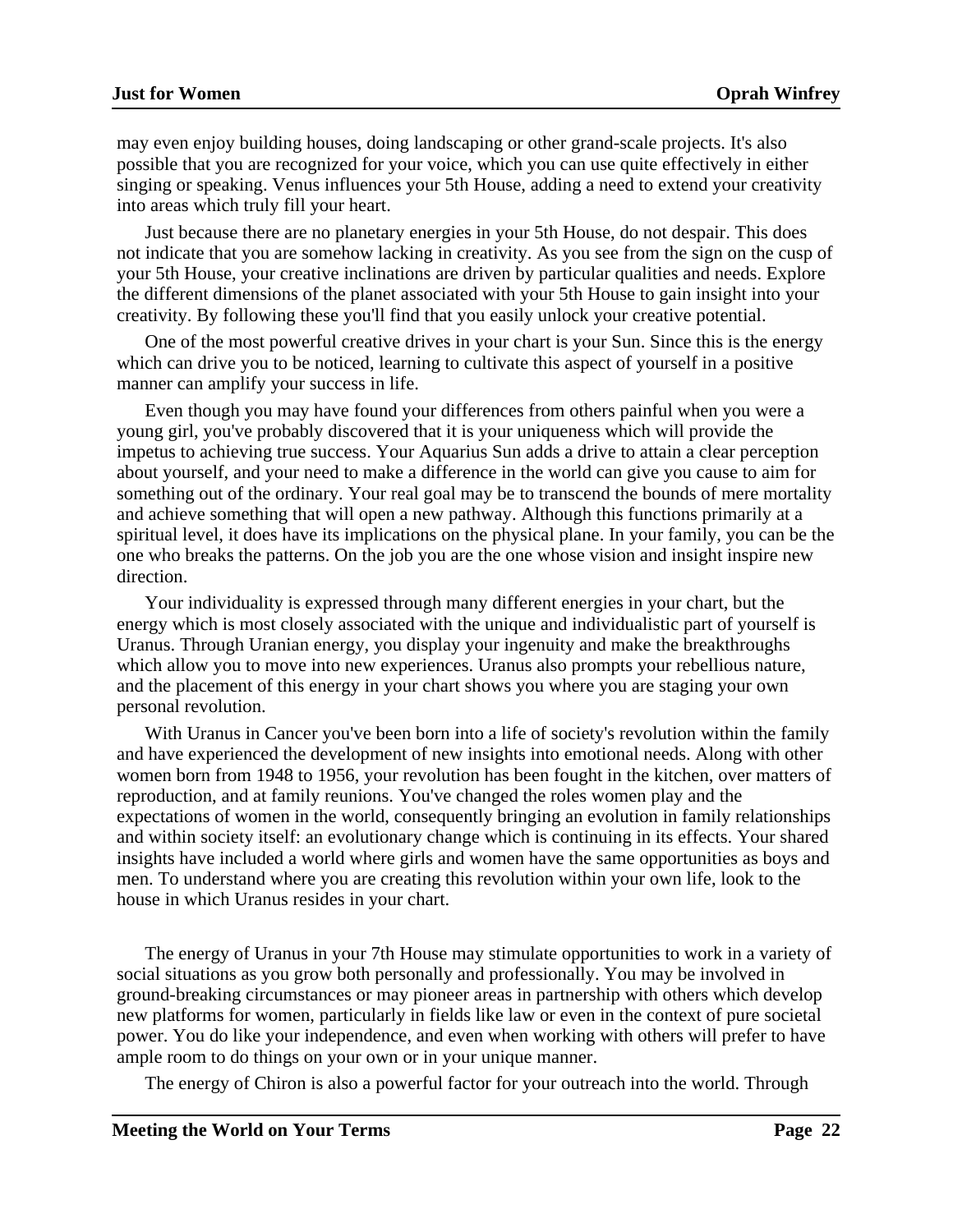Chiron, you discover both strength and vulnerability. The vulnerability represented by Chiron is, in many ways, like a doorway which allows you to penetrate a deeper level of personal mastery. This is the process of initiation not unlike that which a Shaman must endure in order to learn how to travel between the worlds. Through Chiron, you learn how to travel between the world of your inner self and the world outside to achieve a sense of true purpose and wisdom.

 You have Chiron in Capricorn, adding a need to accomplish a life purpose which is based upon achieving a true sense of success. These successes can be in any area, and are not always related to career. Supporting a child as a patient mother or teacher, providing resources when something need to be built in your community, or lending a helping hand can all be part of this. On a personal level you need to establish goals and find ways to realize them. Sometimes, the goal may just be getting through the day. On a larger scale you are also learning about positive self-control. It is here that you will experience the greatest satisfaction, when you've found the best ways to direct your own energy toward accomplishing something which is meaningful to you.

 With Chiron in your 1st House you need to be especially aware of the way you present yourself to the world, since your manner and attitudes can make all the difference in the opportunities you experience for growth or advancement. Self-awareness is crucial to your personal development; selfishness can be wounding.

### **Opening Your Heart**

 Ah, Love.... Songs, poems, novels, fairy-tales, movies all extol the power and pleasure of love - and for good reason: love is the food of life! There are many opportunities to love, in fact, a love affair with life is not a bad idea. But you also may need to "grow" love by sharing it, and therein is the seed of all relationships.

 The planetary energies which are most usually associated with love are Venus and Neptune. Venusian energy radiates directly from your heart, from the center of yourself, where love resides deep within. Loving is an inner experience. The more you open to the love you hold within yourself, the more it grows. Your feelings of worthiness are represented by Venus, and as you grow to understand and appreciate your own value as a woman, it becomes easier to let this love energy flow through your life. Neptunian energy is Divine compassionate love - the love which does not judge and readily forgives. Neptune is the realm of romance, mysticism and heavenly perfection. Truly transcendent Neptunian love arises when you have healthy boundaries of your own, otherwise, you can become a victim of your own illusions!

 You have a deep desire to know a true sense of unconditional love with Venus in Aquarius. This begins by developing self-acceptance and eliminating excessive judgment or prejudice toward others. To open your heart to love, you begin by creating a friendship. To sustain love, you need to know that you are always true friends. You may find it difficult to relate to a man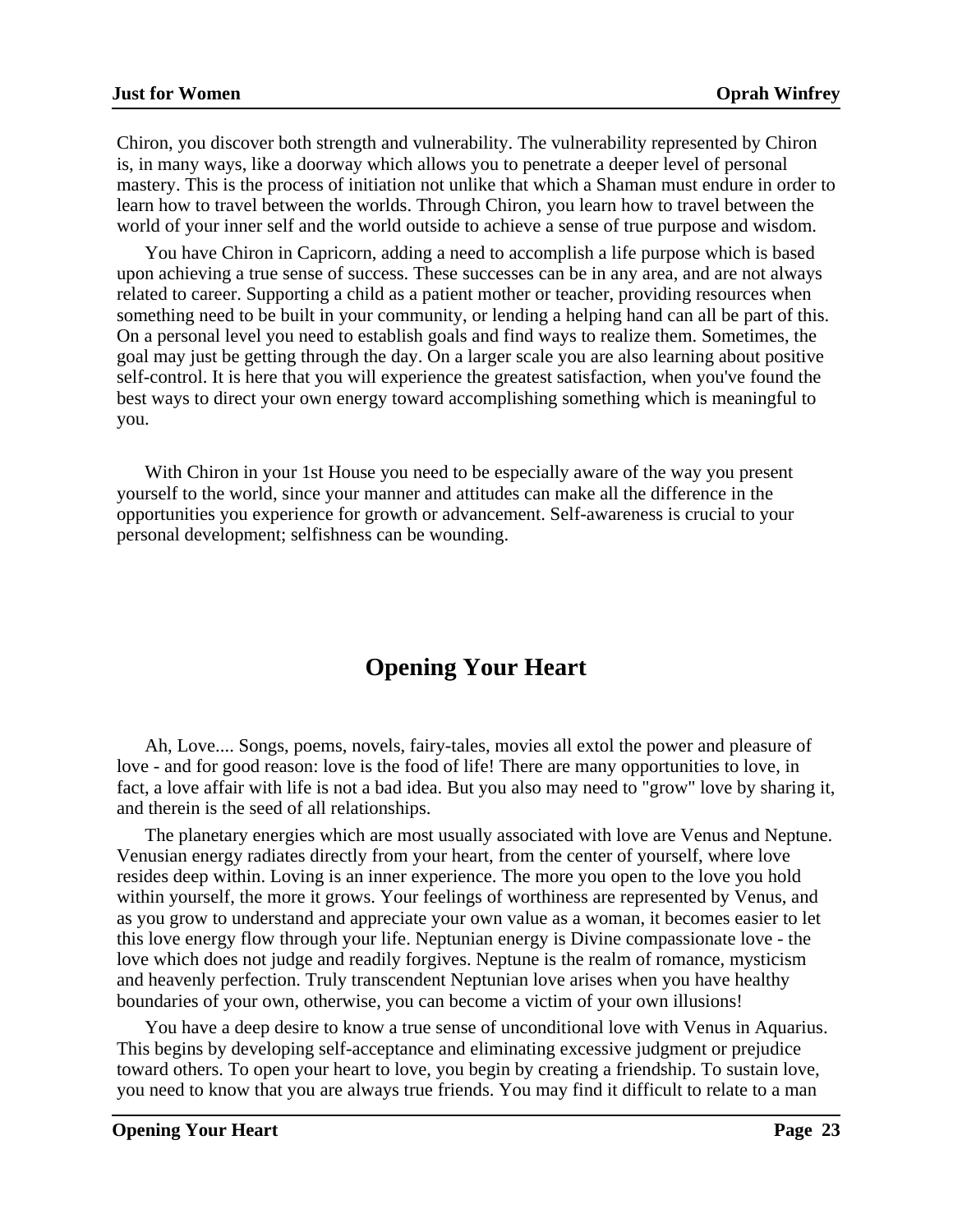who needs a mother, since you need a partner who can be your equal. However, you can be tender and loving, and may show your love most clearly when you help to foster and stimulate the hopes and dreams of those who share your life. You are usually quite clear about how you feel towards someone, although you may need to work toward developing a real understanding toward those who are more emotional than you. You may approach love in a "non-traditional" fashion, and may be capable of sustaining a relationship only if you feel that you are free to be yourself. By finding the flame of love within your own heart and reaching out toward others without asking anything in return, your life will undergo amazing changes.

 Harmonious relationships can be easier to create with the help of your Moon in sextile to Venus, but you still have to put efforts into your close ties if you are to experience the best from them. It's easy for you to compliment those you care about, and giving of yourself feels good. Your own self esteem is strong enough to allow you to gracefully accept compliments, gifts and loving gestures from others too. Expressing your feelings comes easily, and this alone can enhance your ability to attain true intimacy with someone you love.

With your Sun and Venus conjunct you can love warmly and openly. However, you be a little self-involved when it comes to matters of the heart, and may feel that just because you feel strongly about someone that they must, in turn, feel the same way about you. You're probably charismatic enough to have a powerful influence on the feelings and opinions of others, but you really do want a love which is based upon honest sharing between both partners. To have this, you have to be just as attentive to the needs of the other as you are to your own.

When you're in love, you like to share everything with your lover. With Venus trine Jupiter, there's a feeling that you have no limits, and you need to experience love as ever-growing and expanding. Love generates more love, and so it is. You'll be happiest with a partner whose philosophies, beliefs and ideals support your own, and may find that sharing your hopes and dreams for a better life inspires you to remain ever in love with one another.

 Loving is not always easy for you with Venus in square aspect to Saturn. Somewhere, deep in your heart, you may feel that you do not really deserve love. That's for someone much more beautiful and perfect than you feel you are. You have one remedy for this problem: stop it! Use that Saturn energy to establish a new foundation for love, and begin by learning the difference between selfish, fear-driven love and generous, compassionate love. Just because you were hurt somewhere along the line, you do not have to continue the process of pain and suffering. Opening the doors to your heart will not be easy. It's like a cosmic test. You may be disappointed yet again. And the test is to find if you will still allow the energy of love to flow, even in the midst of endings or loss. Insisting on guarantees will never work, yet making a commitment to loving relationships which allow growth and opportunity will surprise you. This is your great challenge, and it will resonate through everything you do.

 As one of the generation of women born with Neptune in Libra, you have been inundated with endless images, stories and myths about true love and romance. You've dreamt of the perfect marriage and may have believed that you would, indeed, be rescued by that perfect prince. But as you've grown up, you've found out that the prince may not only be late, but that he may not arrive at all! Hope springs eternal, however, and thanks to open discussion about relationship, you've also learned about addiction, codependency and dysfunctionality and some ways to get out of these patterns and traps. Rule number one: Create your own dream by understanding yourself and your needs. From that point, you begin to separate from the trap of the collective still searching for the perfect other, and from the beacon of your own soul, you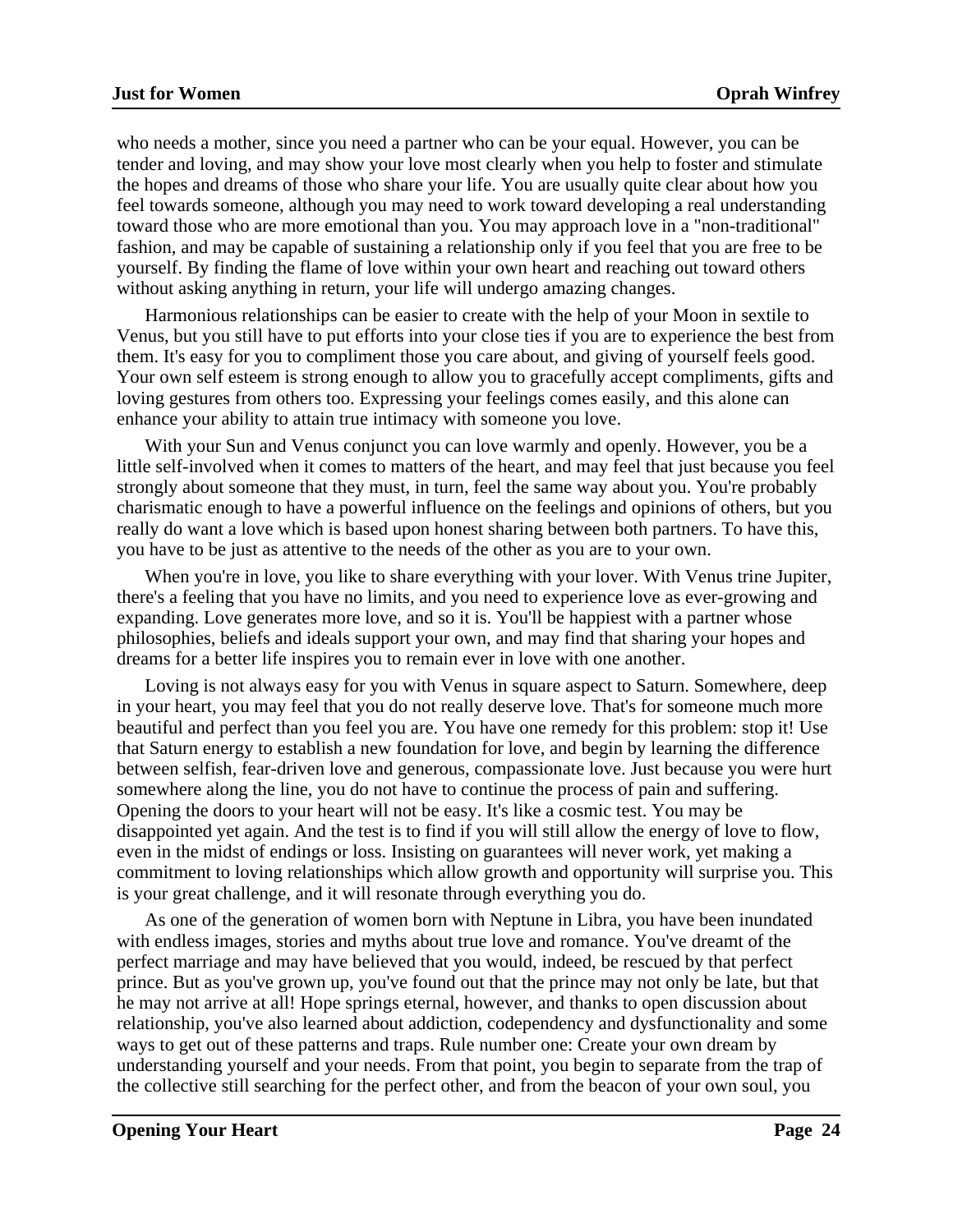send out a light that attracts someone who may, indeed, fit your needs quite nicely after all.

 Since you have Mercury in trine aspect to Neptune, you're the perfect candidate for creating wonderful representations of love and compassion through your words. Your lyrical abilities can extend to the way you talk and your mannerisms may be quite fascinating. You may actually attract more men than you realize, since you do spend some time in your own inner world. And it is that quality which is at work when you finally let go and share your life and fantasies with someone you adore. Promise yourself to always make time to get away with your lover so your dreams have a safe place to overtake your life - for at least a little while.

 With Uranus and Neptune in square aspect to one another, you are part of a generation filled with an uncomfortable concern for religious and spiritual ideals. You may not know whom you can trust in the worlds of politics and business, and are likely to struggle with your search for a meaningful spiritual path which is part of the framework of your life on its most intimate level. It's important that you learn ways to identify fanaticism, since you can either fall victim to others and their fanatical ideals or become too overbearing with your own. The influence of these energies can be problematic in relationships, particularly if you do not trust your inner voice and allow another to determine your needs in areas which you must discover for yourself.

 The houses in your chart which amplify love relationships are the 5th, 7th, and 11th Houses. Through the 5th House, you experience giving love. It is through this facet of yourself that you have love affairs, playful and recreational relationships and where you produce the offspring of loving. The offspring can range from artistic endeavors to children. But when dealing with relationships, this is the space which is usually occupied by loving another in an intimate sense.

 Your sensuality takes center stage when you're in love. The influence of Taurus on your 5th House adds an earthy nature to your experience and expression of the pleasure of loving. When you open your heart, you can become strongly attached and prefer to love fully and completely. You need plenty of time and space to explore the physical side of your love relationships, and enjoy sharing quiet time in comfortable surroundings with your lover. Since Venus influences this house, you may prefer to play the role of enticer in your love relationships, and can send very well defined signals to your intended target. For you, it's safer to let the man be the pursuer, although you can become impatient if he takes too long. The connections you make through opening your heart are powerful enough to sustain through time. If a love affair ends, you may have trouble letting go, since you feel that you invest so much of yourself in loving. You may also struggle with changes within your relationships, but need to recognize the importance of changes which stimulate growth. The experience of loving will never leave you, even if your lovers do change.

 You have no planetary energy in your 5th House. There is no need to be alarmed, because this does not indicate that you will be without love in your life. As you've seen above, you have definite inclinations in love relationships. To further understand what you need from a lover and how you can become more adept at giving love, study the planet associated with this house.

 The 7th House of your chart illustrates what you're seeking from a partner. More importantly, this part of your chart also tells a story about the kind of partner you really want to become. This is also the realm of social contact, and provides information about your approach to socialization. Although marriage agreements are shown through the 7th House, planets here (or a lack of planets here) do not "promise" marriage or its lack. But if your 7th House is highly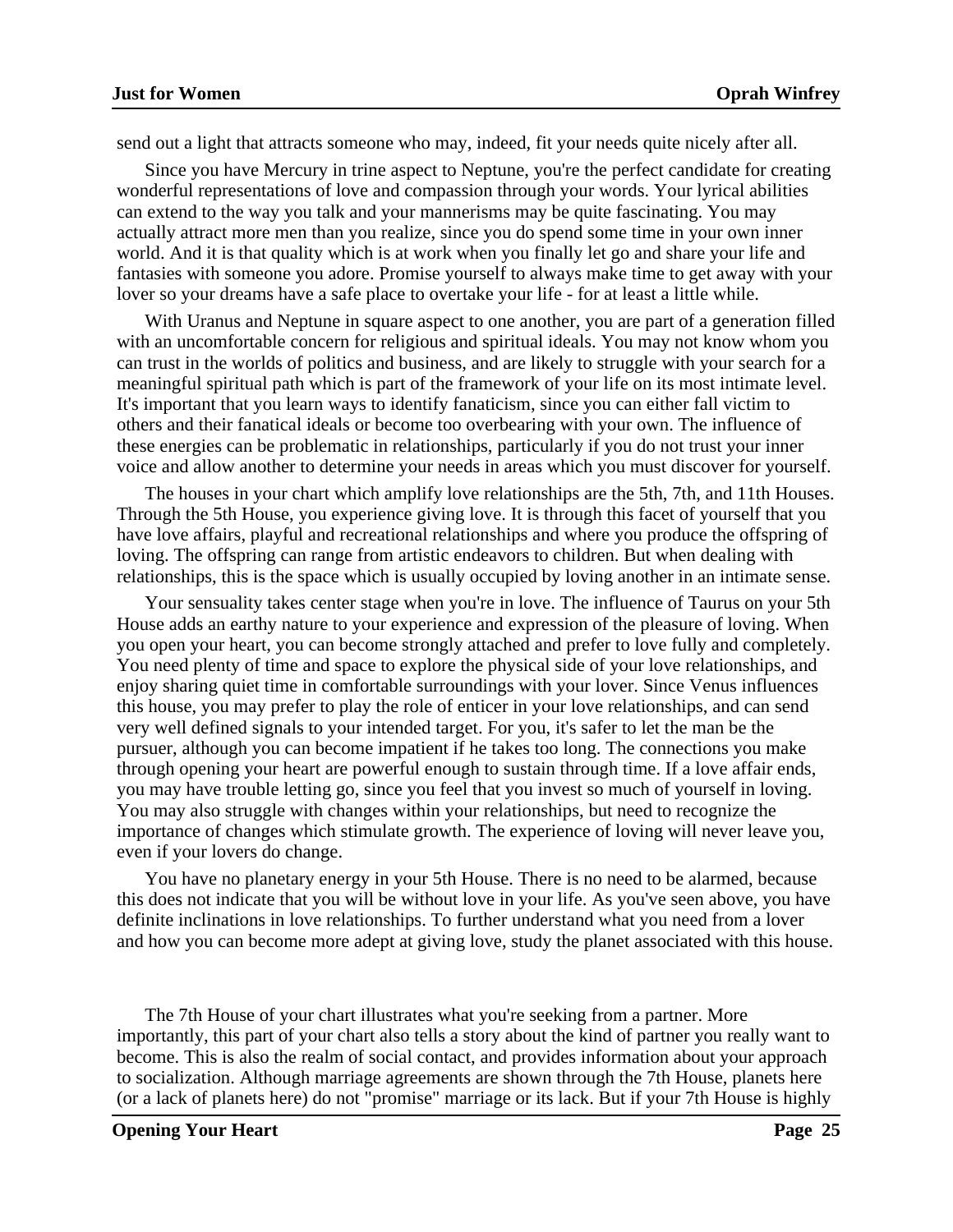activated, you may be more motivated to find a partner.

 Your 7th House is ruled by Gemini, showing that you appreciate a partnership for the opportunity to develop a true understanding and clear communication. The exchange of ideas if part of the strength in your relationships, and if your marriage or partnership does not provide room for this exchange, you will quickly lose interest. You may also seek a mate whose interests are diverse and whose intelligence is equivalent to your own. Sharing travel, education, and social contacts can be an important ingredient in your partnership. With Mercury's energy influencing your experience of partnership, you will discover that the manner in which you create and attract your relationships depends upon where your own mind is focused. Your life partner's origination is in your ideas, thoughts and visualizations. You can alter or change your experience in partnership through changing your attitudes and re-focusing your thoughts, and if you're in a situation which is working well, can bring improvements in this manner. If you've not yet found your ideal mate, work on what you're creating through your thoughts.

 Your independent spirit may stir up trouble with Uranus in the 7th House. Your freedom song takes a high priority, and you have your own ideas about what a marriage should be. These ideas may run counter to societal "norms," which is okay with you, since you're a ground-breaker in this area anyway! Any vows you exchange will be unique to your situation. You need a partner who will honor your needs for autonomy, and will enjoy a relationship with a man who is comfortable with his own independence. You may attract a series of unreliable men, especially if you have not yet learned to discipline yourself when it comes to commitments. Finding that real freedom entails responsibility is one of your most challenging lessons, especially within the context of personal relationships.

 It is through the 11th House that you learn about unconditional relationships, and where you open to receiving love and support from others. Here you find your friends, your supportive professional allies, and your community. Through this facet of yourself you develop your special interests. And here you set your goals for the future. It's wonderful the way friends can support your aims, provide feedback when you need objectivity, and comfort you when you're facing challenges. Your approach to friendship is also seen through this part of your chart.

 You have Scorpio influencing your 11th House, signifying that you tend to shy away from friendships until you know you can trust someone. You may spend a great deal of time observing the way a potential friend behaves, and will certainly notice whether or not she can keep a secret. You're not likely to open your heart to anyone who would divulge your confidential information. You'll probably approach special interest groups or political situations with a bit of skepticism in the beginning, but if you do have a strong interest or cause, once you're involved you can be extremely influential. With Pluto's energy connected to this area you may find that more people confide in you than you confide in them. This is good if you work as a counselor or advisor, by the way. For those few special friendships you do develop, you will have a deep connection and hold them in a special place in your heart. It's simply not easy for you to allow love to flow into your heart - receiving love can be a challenge. That may seem strange, but when you take a careful look, you'll find that you find it much easier to give than to receive. But you do want to feel support, tenderness and care. You just don't like feeling vulnerable!

 With the energy of your Moon in your 11th House, you probably have many acquaintances and a few very special friends. Your women friends are especially important in your life, and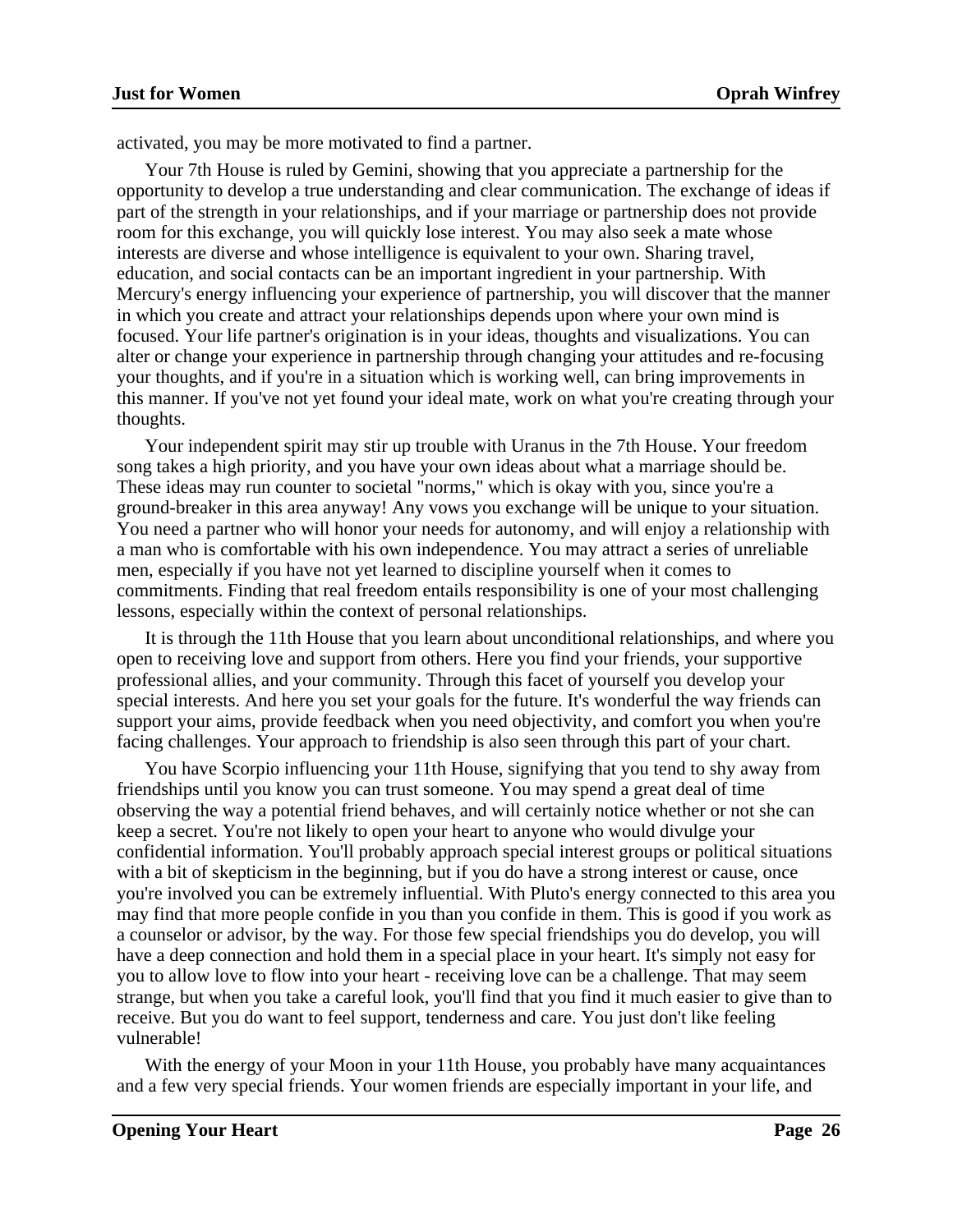you need their support and care and feel that it's necessary for you to provide the same for them. You have powerful emotional ties to your friends. This energy definitely draws what you send out. If you're feeling unsupported or that your friend has taken advantage of you, try to clarify the part you have played in that process. You're quite willing to flow with the changes friendships must endure, and can stay close and supportive to your good friend regardless of her ups and downs. The wisdom of knowing that friendships have their own cycles is part of your deeper understanding of life, and you may also discover that those cycles are directly related to your own changing needs.

 Participating in activities with your friends can be invigorating with Mars in your 11th House. You may even rely on your friendships to motivate you, although you can be quite a motivator yourself when others are counting on your support. Your display of courage and strength attracts friends, and working together to accomplish something important can forge a powerful bond with your friends. You may have several male friends, and will probably like women who are rather independent and assertive. If you're uncertain of your own power or do not stand up for yourself, you may attract "friends" whose influence can bring turmoil and disruption into your life. Also, if you've not found positive ways to deal with your anger, you may attract other people with whom you create destruction. These disrupters are not really friends in the truest sense, especially if they're always helping you get into trouble. It may be up to you to develop your Mars assertiveness powerfully enough so that you can break your ties.

#### **Power Issues: Sex, Money and Control**

 Personal power is an individual expression, and has different meanings for each person. As a woman in the world today, your opportunity to experience and express your personal power is largely dependent upon the manner in which you develop it. Particularly in the Western World, as times have changed and the power base has gradually evolved beyond the patriarchal control of the last centuries, women are seeking to define their place in the world: collectively and individually. Gaining influence in the world through career and financial development, you begin to understand the different levels of power. Within the family, your roles are also evolving. You are also more free to express your sexual needs and desires, and demand that you are respected as a person and not sexually abused. But everything stems from your ability to identify, embrace and assimilate the true nature of your power as an individual woman.

 On a personal level, you can begin to identify much about your own power by looking deeply into the meaning of your 1st House: Your Personality Self. Early in your report you read about what you project about yourself as identified by your Ascendant. Your first House further defines that projection of the Self, and is an area where you carve out much about the way you show yourself to the world on your own terms.

 Through the qualities of Sagittarius on your Ascendant you can radiate a power which stems from confidence, optimism and a sense of adventure. These qualities attract good fortune, open opportunities and endless possibilities. But you can undermine your power by avoiding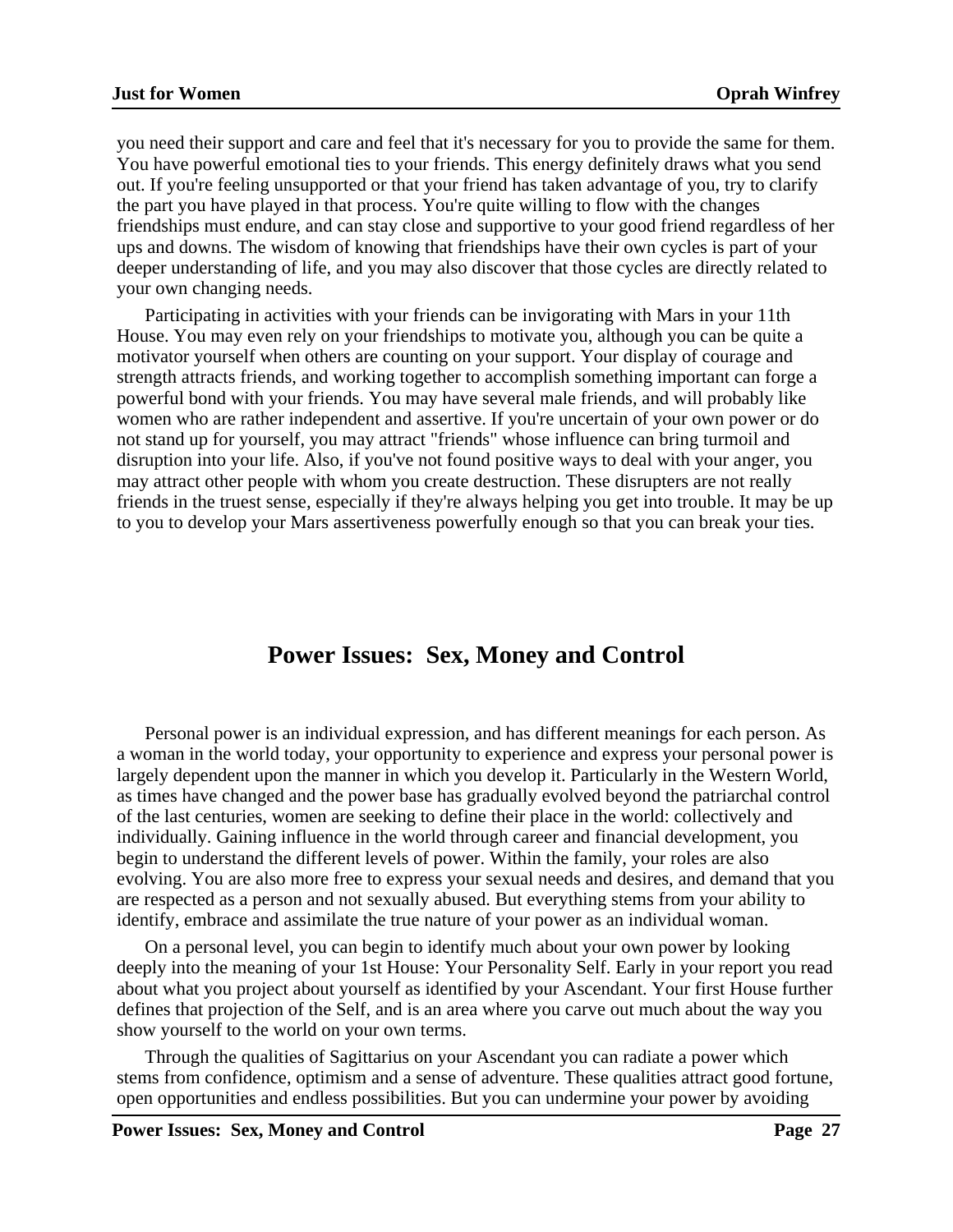the responsibilities which accompany a real sense of freedom. Setting limits is crucial if you are to have the abundance you crave. Certainly life seems to be more fun when you are at play, and if you can arrange your life to find work you truly enjoy and surround yourself with people whose wit and wisdom keep you laughing you will find it easier to develop your personal power. Making the choices which are related to just taking the responsible route without including your need for play will be just as damaging as avoiding responsibility altogether! You cannot afford to sell out: you must follow the high road and continue your search for the ultimate life has to offer. You have to believe in yourself, and every time you make choices which undermine your sense of confidence, you need to take a look at what was motivating you. Finding the balance point is the hard part: knowing when to rush forward into the future and when to stand confidently in the present. Your principles can guide you, but you cannot force those principles onto others; their beliefs and ideals may be different from your own. Yet you can inspire others to find the truth when you've managed to stumble into it yourself!

 Since you do not have planets in your 1st House your personality expression may not be overpowered by the drive of a particular energy. The qualities associated with the sign on this house cusp, explained above, since through as the primary manner in which you want to be seen by the world.

 Another power space on your chart is your Midheaven. This point, which is usually at the top of your chart and marks the cusp of the 10th House, is like the crown and torch of the Statue of Liberty. Here too, are the indicators of the types of people you most admire, and the clues to what you need to develop within yourself to attain unshakable self-respect.

 Through your Libra Midheaven you experience power in the form of justice and fairness and may strive to find a career expression which will allow you to work toward these ends. You may admire those whose work in the law or politics affords greater opportunity to a broad range of people and may yourself feel that your real power will manifest when you make an impact upon society in some manner, and you don't have to be a judge or politician to do it, either!

 Since you have Saturn in your 10th House you're probably serious about pursuing a career which will confer respect. A professional choice may seem most appropriate - something like a doctor, lawyer, professor or business owner. You like the idea of being in control at work (which is really an illusion, but you can get away with it). Career paths which involve governmental agencies, educational pursuits or powerful business ventures may be appealing and fulfilling. You need structure in your career, and may perform best in situations which require a series of tests or which allow you to advance in your expertise in a well-defined manner. However it is crucial that you determine what is driving your ambitions, since if you are striving to please someone other than yourself you may feel continually disappointed in their responses to your successes.

 Neptune's energy in your 10th House inspires you to work in fields which help to make the world a better place. You need a life path which reflects your spirituality and imagination and will prosper most fully in a field which is centered in principles of compassionate love. Your special sensibilities may lead you to work as an artist, musician or actress, but the success you achieve in these areas will be only secondary to the influence you can have on the world around you. Work in the service industries, medical profession, or within charitable institutions can be important to your personal growth. You may also feel confused about which career path to follow and may not trust your own abilities. Sometimes you may feel invisible, and may wonder when it will be your turn to be noticed. That is pretty much up to you and the choices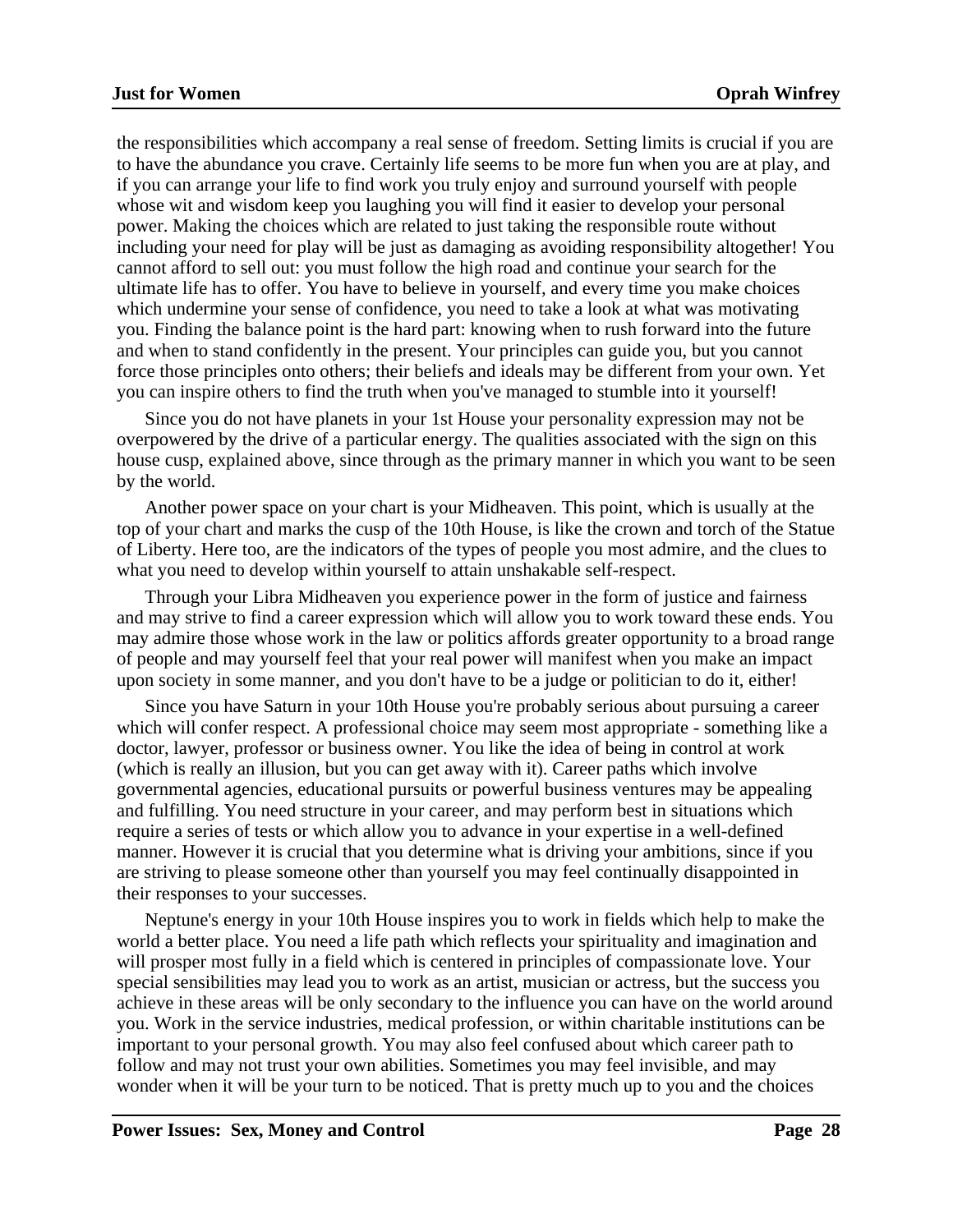you make at the various stages of your life. Once you begin to see your life as a process of unfolding and development you will realize that your career path and life path merge as one, and that at different times you are focused on different expressions.

 With your Moon in semisquare aspect to your Midheaven, you need to be aware of your subconscious feelings about achieving success. If you are afraid of success or if you fear failure, it's important to find out why. Then you can work on your inner dragons and change your approach to accomplishing a sense of self-fulfillment.

 Success looks good on you. With your Sun in trine aspect to your Midheaven, you can utilize the personal power gained when you accomplish your aims to boost you further toward new goals. You may also be very comfortable using your own success to influence or facilitate the success of others.

 The people you meet in your life can be very influential in helping you accomplish your aims. Mercury's trine aspect to your Midheaven operates through your ability to network. This is especially true if you are clear about articulating what you hope to achieve and clarifying your ideas. Your communicative abilities can be a strong asset in a career.

 With Jupiter in trine aspect to your Midheaven, the doors to achieving your ambitions are likely to open rather easily. You may have excellent connections, but your confidence in your skills and abilities is what draws the attention of the people who are there to use their influence to support your aims. From positions of influence, you can also be quite generous and helpful to others. Sometimes, you can be a little lazy about reaching your goals, especially if you feel you deserve to be there already. But once you put your efforts into something, there's no stopping you.

 Your rebellious nature can get in the way of achieving your aims. The energy of Uranus in square aspect to your Midheaven stimulates your need for independence, and sometimes the changes you create or experience can turn your life upside down. You will probably not enjoy a regular 9:00 to 5:00 job, and if given the chance to be more flexible may perform better. But in order to achieve the satisfaction you desire from a career or profession, you need to feel that your efforts stand out from the crowd. It takes some maturity to figure out how to do that without appearing purely disruptive, but you can accomplish it if you desire. You probably don't care about fitting into a mold anyway, and when you learn to use your uniqueness to your advantage, you'll be amazed at the results.

 Someone once said that money makes the world go around, and from all evidence, it certainly seems to be a powerful force. Money, in fact, symbolizes power. With money, you can have what you want. With more money, you can have more of what you want. Without money, you may want what you cannot have. Your relationship with money is an extremely intimate and seductive force. The way you use your resources - money, time, energy - says a lot about how you perceive your own power and personal worth. This facet of yourself is expressed through the 2nd House of your chart. Here, you express your value systems. The important special link between finances and self-esteem cannot be understated, and is especially important for you as a woman. In order to extract the real value of your talents and services from others in the world (such as what you are paid from your job), you must first value yourself.

 The qualities of Aquarius radiate through your 2nd House, adding a need to use your personal resources to accomplish change in the world around you. You may have difficulty sustaining a steady source of income, but will ultimately learn how to create an approach to using your time, money and energy in a more efficient manner. This arises from developing an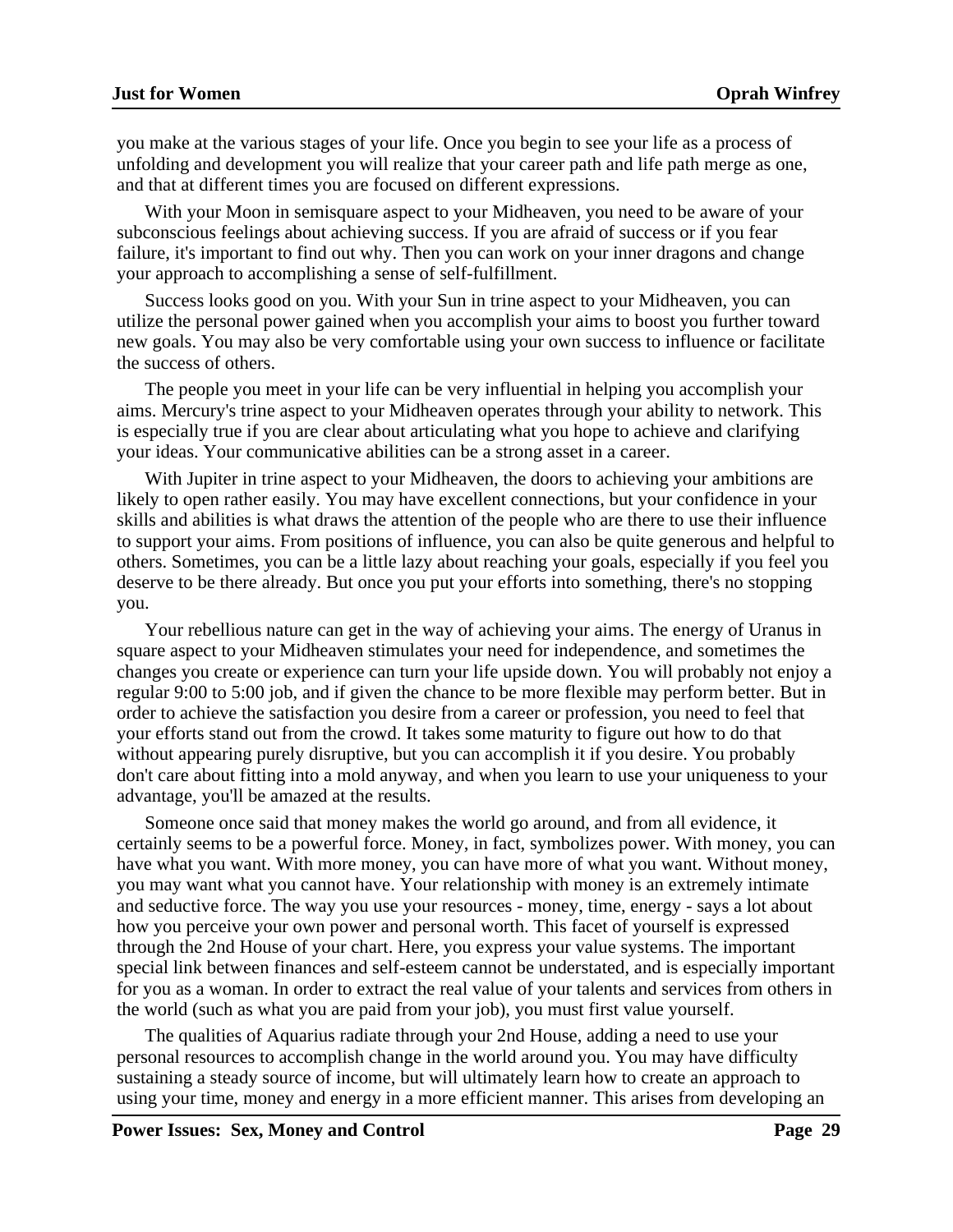understanding of the real nature of material resources and the power which accompanies a sound financial base. With Uranus ruling this house, you may experience sudden changes in your finances, and the way you respond to those changes will determine how you feel about yourself. Since your self esteem is tied to your need for freedom, you may find that learning to manage your time and money provides the basis you require to manifest your dreams. You cannot afford to be selfish with your energy, and need to work toward achieving a balance between spending and saving what you have.

 The energy of your Sun in the 2nd House adds emphasis to your need to maintain a conscious awareness of your sense of self worth. This does not mean that you have to be selfish, but rather that you need to know your values and honor them through the way you utilize your personal resources. You're probably a very resourceful woman, and by generating opportunities for creative self-expression will not only improve your self esteem, but can attract material rewards. You are empowered when your finances and material worth are strong and stable, and your desire to be financially stable will prompt you to make choices in career which offer reasonable financial rewards. To feel truly accomplished, your efforts need to strengthen your self esteem by opening your heart and taking actions which uphold your most profound values.

 Mercury's energy in your 2nd House indicates that the way you think has a dramatic effect upon your sense of self worth. You can benefit from learning ways to use your mental energy to change your attitudes about money and finances. You can also experience financial gain through communications, writing, public relations work, sales, secretarial work or the computer industry. You, of all women, can turn your ability to talk into gold.

 Through the energy of Venus in your 2nd House, you can attract resources and material stability quite readily. You are very aware of the relationship between your self esteem and your finances and may have learned early that when you're feeling good about yourself, it's easier to get what you want. Although you're not likely to be extremely greedy with your finances, you can be self-indulgent. You love the best of everything and will feel empowered when your life involves at least a few of the pleasures you enjoy. Occupations which involve the arts or which cater to things women love - like fashion, jewelry, cosmetics, hair dressing can bring rewards.

 Resources which you share with others are reflected in the 8th House of your chart. Whether you're considering joint property and finances, inheritance, insurance settlements or tax obligations, this area is not as free and easy as the 2nd House, which seems more like what you want for yourself alone. Another layer of this part of your life deals with your sexuality, and the manner in which you open intimately to others. This is a very personal space, and it is probably one of the most guarded aspects of any woman's psyche. It is here that much wounding has taken place over many centuries, and it is here that the mask of propriety has to be removed in order to openly accept and integrate that fact that you are a person who needs wholeness and healing, and who yearns to bond at the most alchemical level with life itself.

 Here you also find your compulsions. It's no wonder that you don't display this part of yourself to just anybody. You have to feel safe to open this facet of yourself, and you realize that this vulnerability can be used against you in power plays. But what you may not always remember is that this is also where you have the power! In true tantric traditions, it is through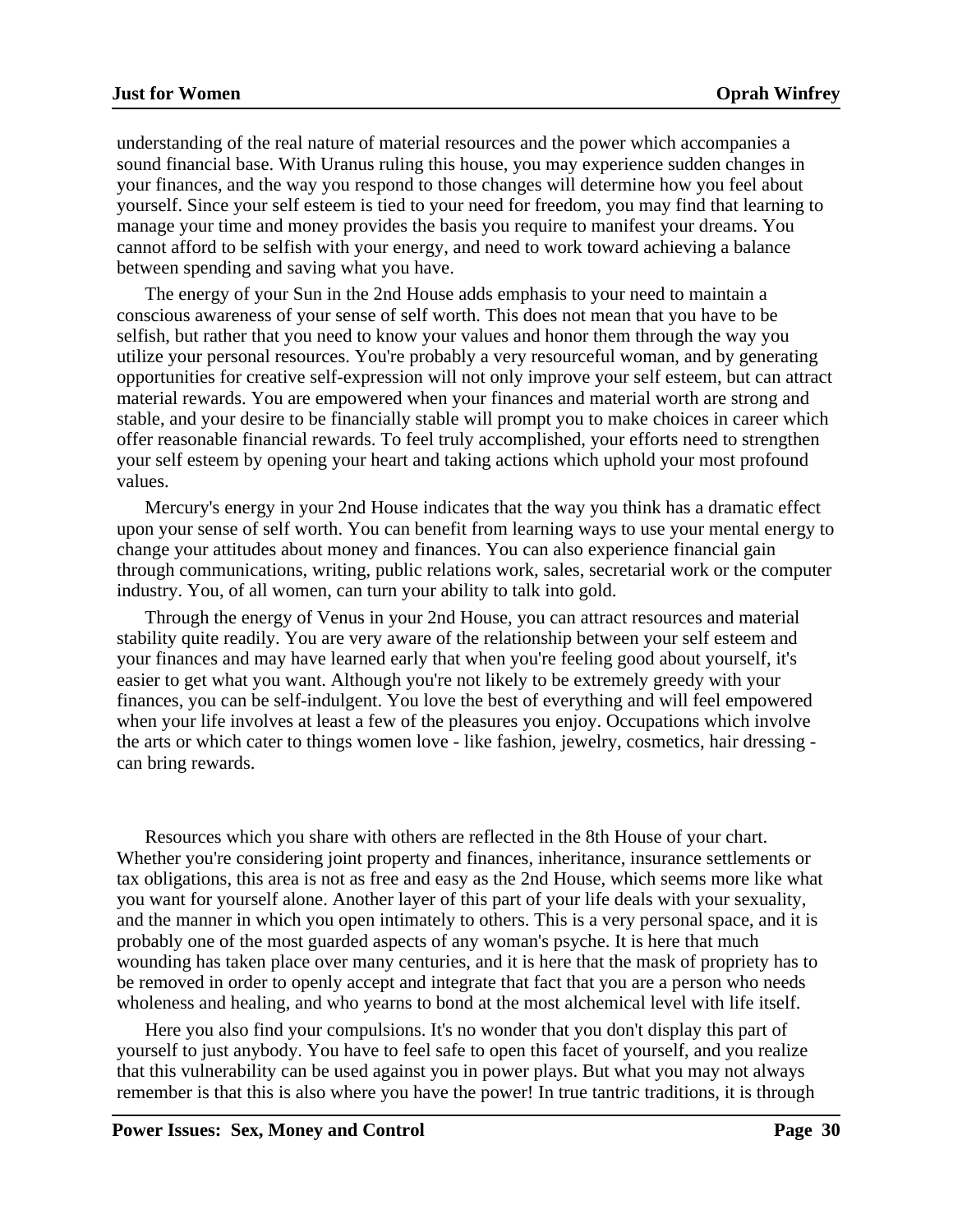the vessel of a woman's sexual energy that a couple can ride the wave of sexual ecstasy. This also extends to the other power aspects of any relationship. If your transformational and magical qualities are blocked, the whole of the relationship will suffer.

 The influence of Leo on your 8th House adds strong creative needs to your sexuality. Your experience of sexual sharing can be one of the keys to opening to a full experience of loving, although you may be more concentrated on your own satisfaction than that of your partner. Now, that's not to say that you don't enjoy providing satisfaction to your partner, but you may find it difficult unless you're satisfied, too. On a deeper level, you need an intimate relationship which will strengthen you spiritually and emotionally. You will not feel that you can open up completely unless you have the respect of your partner. From this point, you can share yourself fully and completely. Your loyalty to the relationship can be very strong, and you will expect that same deep commitment from your mate. In matters of the resources you share and create together, you will probably want to have an influence in these matters. Even if you're not managing the finances of your relationship, you'll need to know what's going on. Your controlling nature emerges when you feel that you're not appreciated, but it's equally important that you show your appreciation for and to your partner.

 Pluto's energy in your 8th House does not necessarily attract excessive power struggles with your partner, but you certainly will be alert to that possibility! You may have a very keen sense concerning your own sexuality, and exploring the depths of your sexual needs can allow your power to emerge more fully. In financial matters, whether or not there are problems largely depends upon your ability to be honest with yourself and your partner about what you need and expect in this arena. You can be an excellent money manager, and with a partner whose vision and values support your own, can create a strong power base. But if you feel threatened by your partner or the way he uses his resources, you're probably better off completely extracting your resources from his until you are clear about your mutual goals.

 Mars energy is about getting what you want by going after it. Mars is drive. Mars is courage. Mars is desire. Mars is unabashed sexuality. Mars is the fuel for personal power. Men do Mars quite effectively, right down to fighting and war. But you also have a warrior spirit, an Amazon Self. This is your Mars. If you fail to own and utilize your own Martian force, you lose power.

With Mars in Scorpio, you can be relentless about pursuing what you want. You are also quite sexual, and need high levels of intensity to feel fully satisfied sexually. That means you can't just approach a sexual encounter passively, waiting for sex to be over, and then sigh a little sigh. You are driven to participate fully and completely, to reach the plateaus you are capable of achieving. The real alchemy which arises when you've allowed your sexual energy to be released full force is like a magical elixir for you. Exploring your sexual needs and understanding their importance in your life is primary to experiencing the wholeness you need as a woman. When you are not sexually active, you can consciously direct this same force into your creative efforts. You may be quite adept at developing the connection to your own kundalini force, which you can use in any capacity in your life. You also possess an everlasting charisma which can add to your personal power. Although you may not be especially temperamental in an open way, when you do become angry, you can be quite destructive and forceful. Your tendency to repress feelings of anger can be harmful. It might be a good idea to do some anger therapy if you feel that your Mars energy is blocked or repressed. Your power also grows when you surrender your energy to true healing. Whether your work involves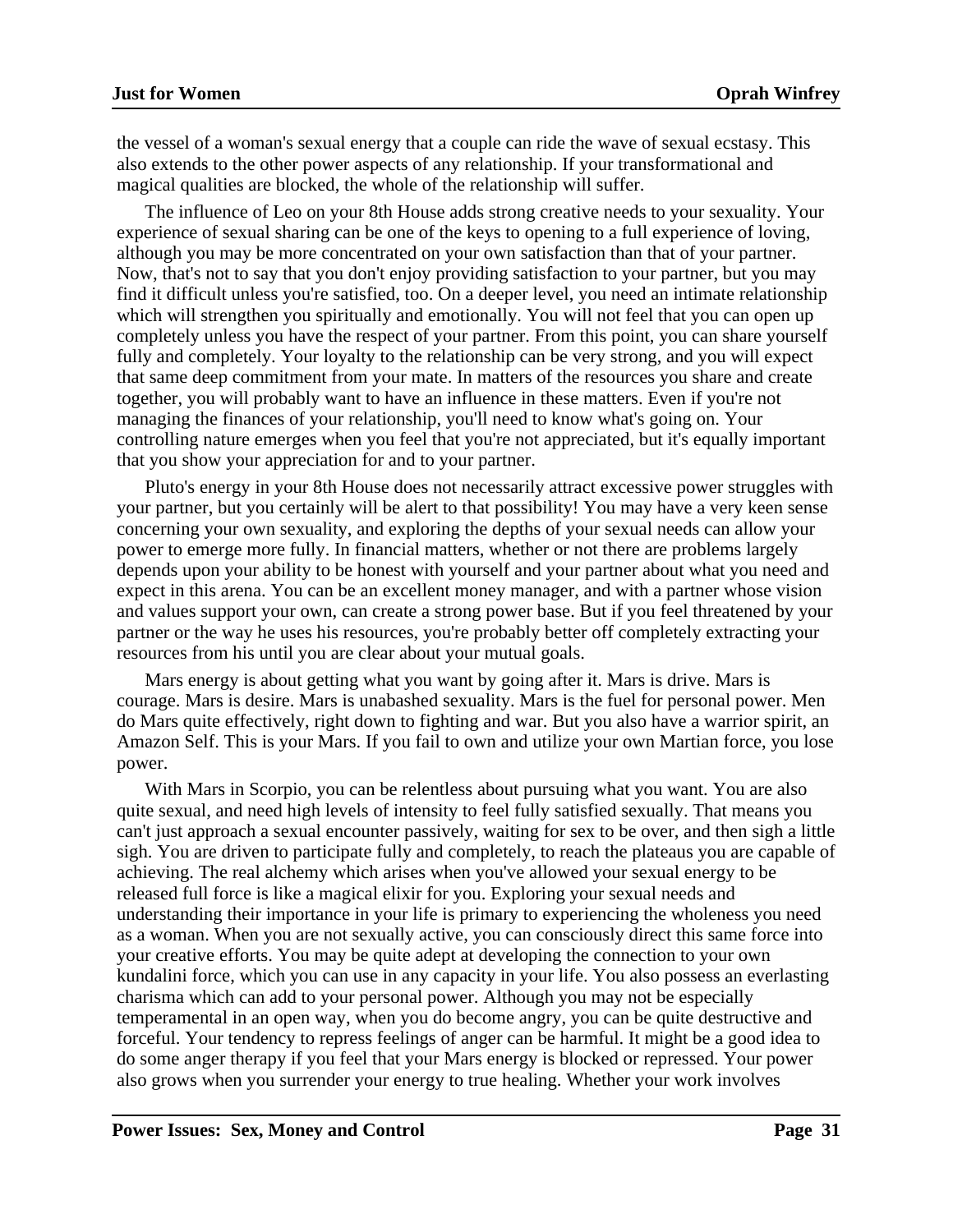healing directly is not important. You can heal with a look, your words, your touch and your thoughts. Harnessing this energy by directing it through your higher self will entirely transform your life.

 With Mars and Pluto in square aspect there are definite power issues present in your life. Whether you suffer from personal loss or pain residing in your past or are in current abusive circumstances which feel like you've lost your power, at some point in your life you may have to deal with abuse of power. Sometimes this aspect indicates deep buried resentment or guilt which hides in the abyss of your past. Without addressing these old issues you may always feel that you are somehow undermined no matter what you do. The beauty of this aspect though is that you are continually prompted to find out what's hidden deep in your psyche around issues like sex, death and power. If you hold resentment toward men, find out why. Just deciding that they're all dogs will not do you much good - it only builds more negativity. The way you use your own sexuality also says a lot about how you feel concerning power and concerning yourself. Exploring your sexual needs in many different contexts may provide the answers you seek. Ignoring your sexual needs will only lead to greater frustration and more resentment toward yourself. This is an aspect of choice -- the choice to direct your energy toward regeneration and healing or the choice to live a self-destructive life. That's a lot of personal power!

 Saturn plays the role of the big controller in your life. Sometimes that control seems to come from outside. You know - all the rules and regulations, the authority figures, the intimidating people who tell you what to do - this is the Saturn of the outside world. But you have the same traffic cop in the back of your own mind, telling you what is right and wrong, chiding you when you make a mistake, holding you back when you're about to do something stupid. Saturn control can be a good thing. This is your energy for self-discipline, clarity and focus. You need Saturn. But you need Saturn in its most productive sense. You do not need the guilt, intimidation and self-limitation that keep you from having what you require from life.

 You are learning about the power of ultimate life experiences with Saturn in Scorpio. Although you can be very controlling, you may also attract people who test your self-control and whose emotional impact in your life tests the line between love and hate. You can be an extremist, and if you allow your energy to swing too far in one direction, the drain of energy required to bring everything back into balance can drain your power. You need to experience what it's like to exercise power over your own life, and may fight bitterly with anyone who tries to get in the way of decisions which involve your personal sanctity - decisions over such things as reproduction, medical care, choices about death. Before you can deal with these things effectively, you have to know how you feel and what drives you in these matters. Just giving in to your fears, guilt or shame in these areas will quickly drain your vital force, and leave you open to the control of others. You are faced with learning the difference between destructive uses of power and healing transformation.

 Your struggle to gain control in your life can be quite frustrating with your Sun in square aspect to Saturn. You may feel that control equals power and may attempt to control everyone and everything around you just to stay safe. You may get caught in situations where you've lost control and have fallen under restraints imposed by others. Self-control, self-discipline and focus contrast sharply to totalitarianism. It's easy to fall victim to your own negativity or cynicism which can undermine your personal strength. Reality and negativity can be quite different, but sometimes your view of reality focuses first upon what's wrong before you ever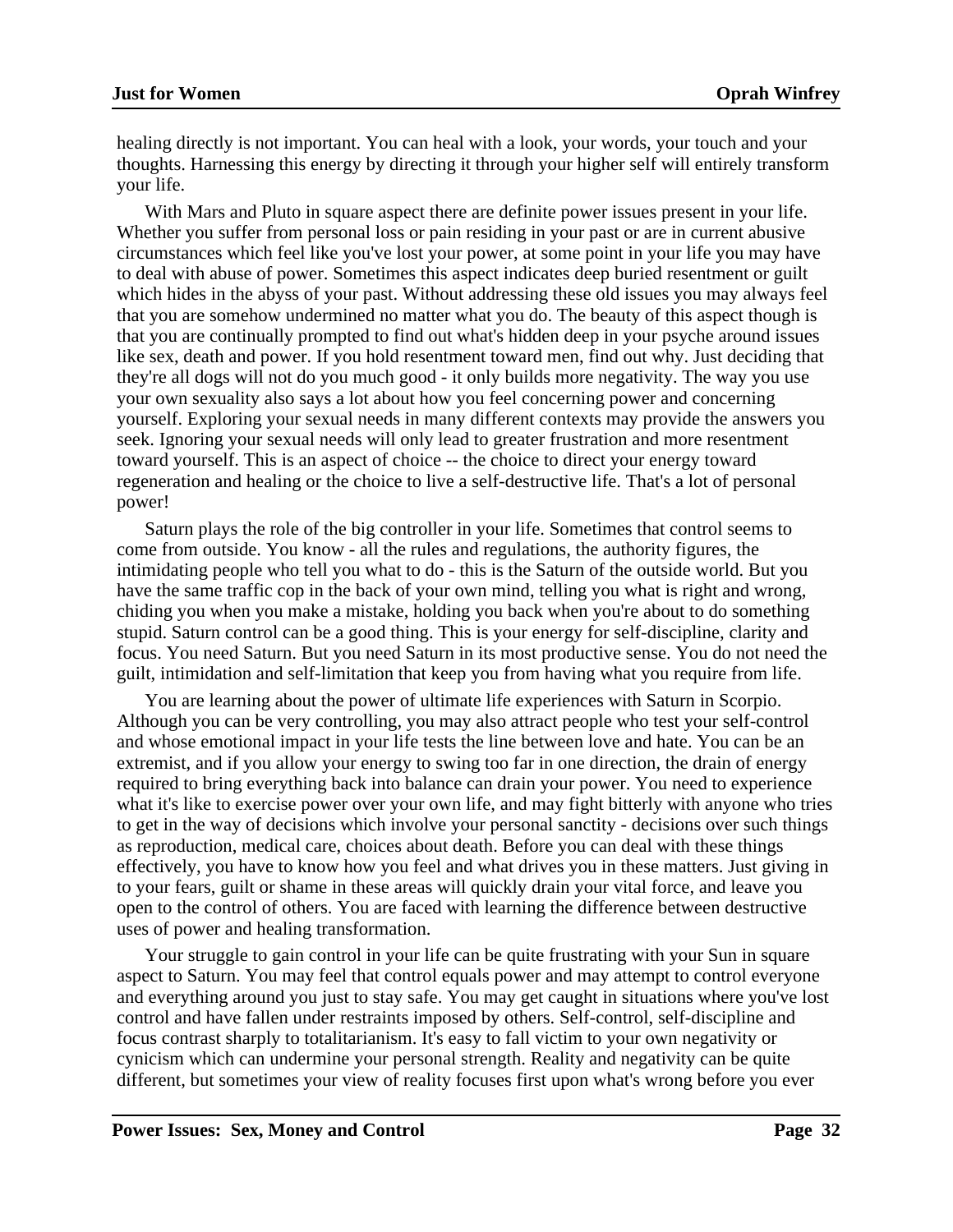get to what's right. But sometimes the battle to prove yourself can, in itself, be empowering. The true test of your strength arises when you can still feel respect for yourself even when you feel you've fallen short of the mark. It's putting forth the effort and continuing on with forgiveness in your heart which are the important parts. You've chosen a life of challenge, and may have many obstacles in your path. Learning how to handle your responsibilities is the key to your power, and setting your priorities marks the structure which will be your security platform. Ultimately, you will reach the summit, and if you've done it through exerting your strength, using your best abilities, and with a focus upon your real priorities, the victory can be sweet indeed.

 Your disappointments may seem to override your self-confidence. The energy of Venus in square aspect to Saturn tests your ability to maintain faith in the nature of love itself, and also tests your sense of self worth. If you base your worth entirely upon others and their responses and reactions, something as trivial as a curt remark can wound your self esteem, and then your power flies out the window! You may also be stuck in old emotional wounds like a lost love, allowing your pain and regret to block your ability to let love heal you. You are empowered when you keep your heart open, sharing yourself with the world around you and embracing yourself fully and completely. Concentrating on strengthening your self worth is necessary if you are to experience a real sense of personal power. Learning how to manage your material resources is part of this experience, and if you can apply reasonable discipline to your spending and avoid the temptation of buying things when you don't really have the resources (watch those credit cards!), you'll be happier in the long run - and more powerful, too!

 Plutonian control is sometimes difficult to grasp, but it's definitely there. When you feel this control from outside yourself, it is undermining and extremely intimidating. The force of Pluto is buried deep within your psyche. It is unleashed and grows in a manner like the process of mitosis in a fertilized cell, which is altered, splits off, combines with other cells and ultimately becomes an organism. Through Pluto, you experience the power of life, birth, healing, and the ultimate change of death. If you are trapped in a mire of shame, guilt and self-destructiveness, you may have undergone a Plutonian transformation as a result of trauma earlier in your life. But it is this same force which plants the seeds of change that eventually can lead to the creation of a new self.

 The power influence of Pluto in your 8th House has been interpreted earlier in this section of your report.

 Your rebellious nature can get in the way of achieving your aims. The energy of Uranus in square aspect to your Midheaven stimulates your need for independence, and sometimes the changes you create or experience can turn your life upside down. You will probably not enjoy a regular 9:00 to 5:00 job, and if given the chance to be more flexible may perform better. But in order to achieve the satisfaction you desire from a career or profession, you need to feel that your efforts stand out from the crowd. It takes some maturity to figure out how to do that without appearing purely disruptive, but you can accomplish it if you desire. You probably don't care about fitting into a mold anyway, and when you learn to use your uniqueness to your advantage, you'll be amazed at the results.